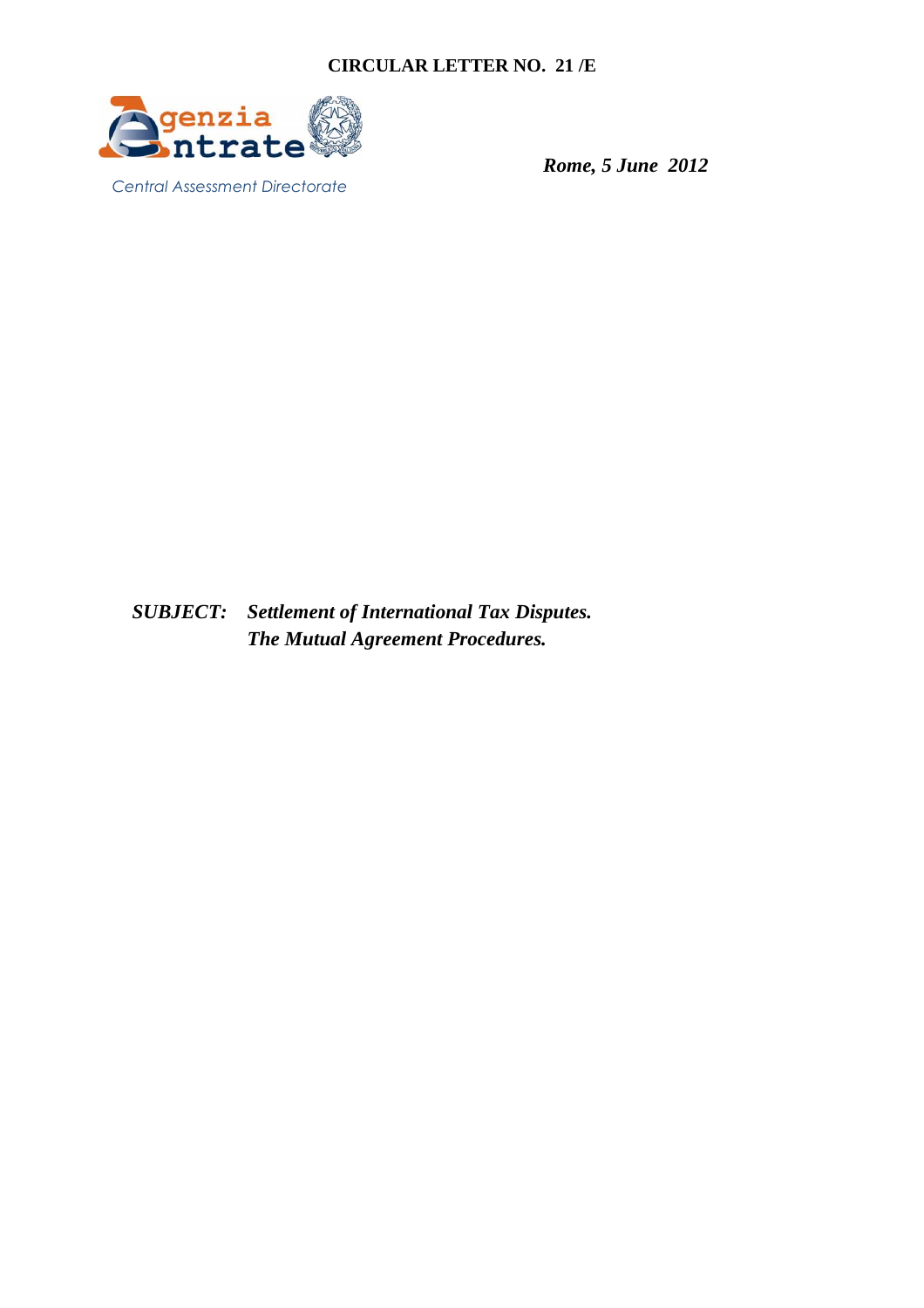# **TABLE OF CONTENTS**

|       |                                                  | 3  |
|-------|--------------------------------------------------|----|
|       |                                                  | 4  |
|       |                                                  | 6  |
|       |                                                  | 7  |
|       | 4. ARTICLE 25 OF THE OECD MODEL TAX CONVENTION   | 8  |
| 4.1.  |                                                  | 8  |
| 4.2.  |                                                  | 9  |
|       |                                                  | 9  |
|       |                                                  | 9  |
|       |                                                  | 10 |
|       | 4.2.4. Contents and submission of a MAP request  | 11 |
|       | 4.2.5. Interplay with domestic legal proceedings | 13 |
|       |                                                  | 15 |
|       |                                                  | 16 |
|       |                                                  | 16 |
|       |                                                  | 19 |
|       |                                                  | 20 |
|       |                                                  | 20 |
|       |                                                  | 21 |
| 5.1.  |                                                  | 22 |
| 5.2.  |                                                  | 23 |
| 5.3.  |                                                  | 23 |
| 5.4.  |                                                  | 26 |
| 5.5.  |                                                  | 27 |
| 5.6.  |                                                  | 29 |
| 5.7.  |                                                  | 31 |
| 5.8.  |                                                  | 33 |
| 5.9.  |                                                  | 36 |
| 5.10. |                                                  | 36 |
|       | 6. THE ROLE OF THE REVENUE AGENCY                | 37 |
|       | 7. MAP AND DOMESTIC TAX SETTLEMENTS              | 39 |
| 7.1.  |                                                  | 39 |
| 7.2.  |                                                  | 41 |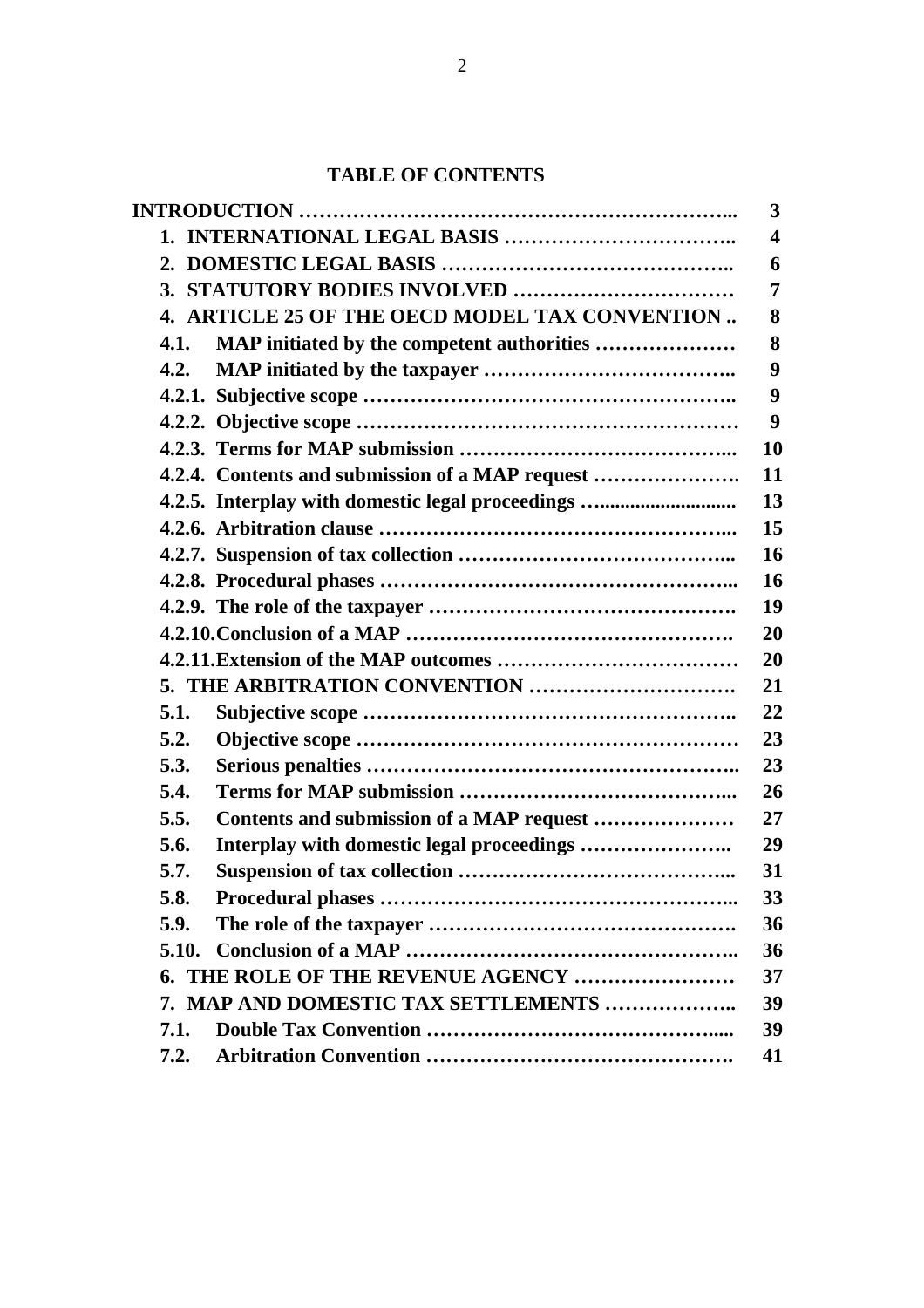#### **INTRODUCTION**

The last three years witnessed a substantial and steady increase of international tax disputes connected with mutual agreement procedures initiated to provide relief to instances of double taxation.

As a result, the Revenue Agency stepped up its efforts in providing technical assistance and support towards the Department of Finance – the body in charge for tax treaty policy and the management of mutual agreement procedures – in order to settle Italy's position with respect to its foreign counterparts.

Against this background, an increased involvement of the regional and provincial offices of the Agency plays a key role as far as the sharing of customary practices and the participation in the procedural phases instrumental to the satisfactory outcome of a mutual agreement procedure is concerned.

Based on the above, the current Circular clarifies a number of issues relating to the management of tax disputes in the framework of a mutual agreement procedure (hereinafter referred to as "MAP"), with a view to provide adequate consistency between the administrative action and the principles endorsed by international tax laws.

To this end, the Circular distinguishes between the different features of MAP proceedings established pursuant to either a Double Tax Convention in force between Italy and the Treaty partners (hereinafter referred to as "bilateral Convention" or "DTC") or the Convention 90/436/EEC of 23 July 1990 on the elimination of double taxation in connection with the adjustment of profits of associated enterprises (hereinafter referred to as "Arbitration Convention" or "AC").

Moreover, the Circular outlines the various stages of the procedure, with reference to the interplay between MAPs and the remedies available under domestic law. Finally, the Circular provides certain clear ground rules with respect to the subjective and objective requirements and the steps to be followed in order to successfully initiate a MAP.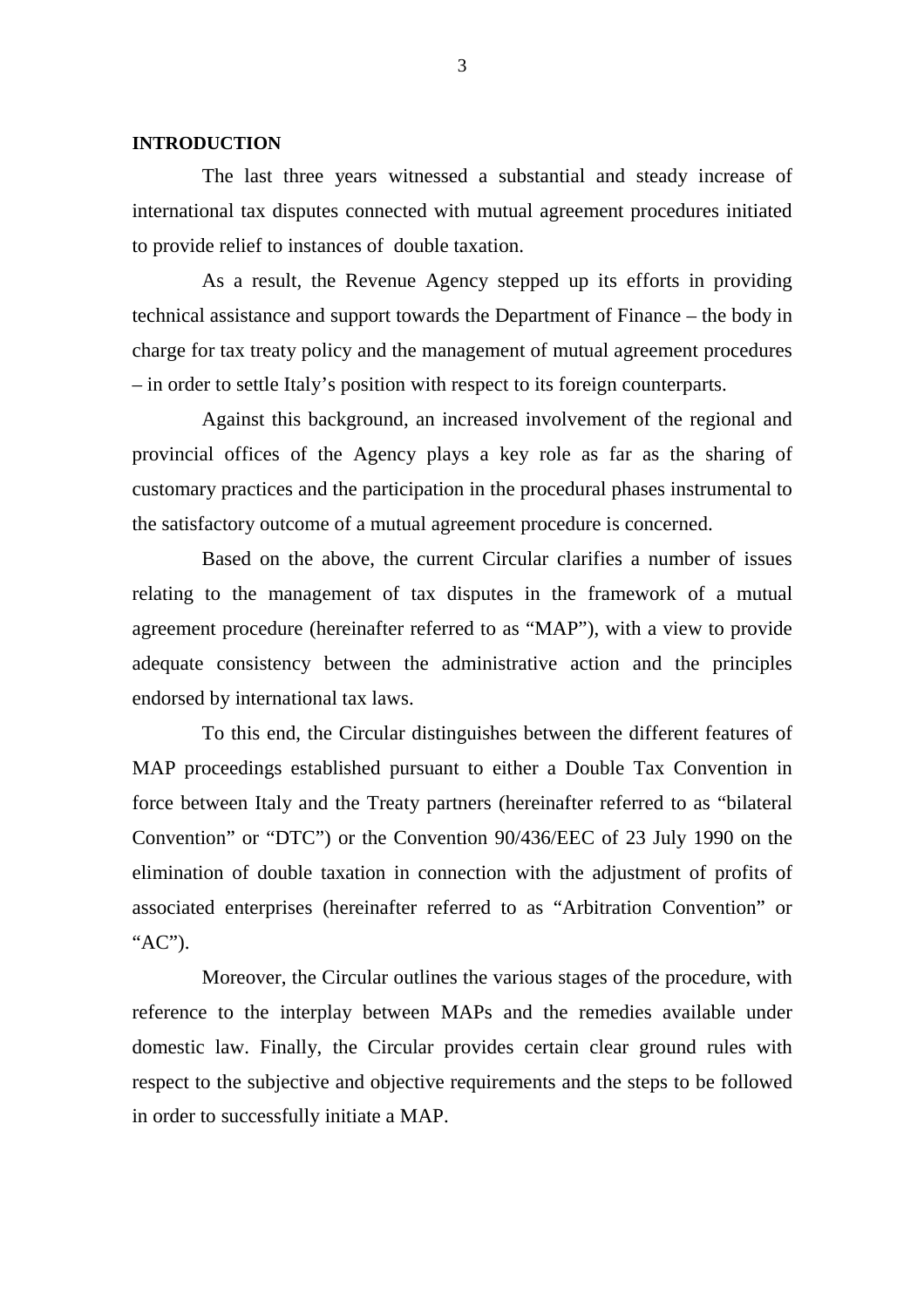It is worth pointing out that instances of double taxation arising from adjustments to profits of associated enterprises based on domestic transfer pricing legislation<sup>1</sup> are amongst the most frequent ones leading to MAPs. This is due to the circumstance that the evaluation of the consistency with the arm's length conditions of transactions carried out between associated enterprises features a high level of complexity and technicality.

As a result, irrespective of the fact that the Circular applies to all the instances falling within the scope of the supranational provisions involved, the clarifications provided herewith focus, in particular, on the main issues relating to MAPs initiated following a transfer pricing adjustment.

### **1. INTERNATIONAL LEGAL BASIS**

 $\overline{a}$ 

As already mentioned in the introduction, the relevant international sources are either the bilateral Conventions for the avoidance of double taxation or the Arbitration Convention.

DTCs, as well as containing dedicated provisions aimed at preventing or mitigating instances of international double taxation, provide a specific tool allowing resolution of disputes potentially arising amongst States: the mutual agreement procedure provided for by Article 25 of the OECD Model Tax Convention on Income and on Capital (hereinafter referred to as "OECD Model") and its Commentary<sup>2</sup>.

MAP is an instrument of direct consultation between the tax administrations of Contracting States, establishing a dialogue by means of their respective "competent authorities" – through the communication channels that they consider more appropriate - for the purpose of reaching an agreement on the case at stake. To this end, MAP represents the instrument for the resolution of

 $<sup>1</sup>$  In particular, reference is made, respectively, to (i) the provisions contained in Article 110, para.7 of the</sup> Income Tax Code approved with the Presidential Decree No. 917 of December 22, 1986 applicable to transactions between legal entities, businesses, permanent establishments or, more in general, other entities part of the same multinational group; or (ii) to the provisions contained in articles 7 and 9 of DTC and that of article 4 of the AC.

<sup>2</sup> OECD Committee on Fiscal Affairs, *Model Tax Convention on Income and on Capital, [as they read on 22 July 2010]*.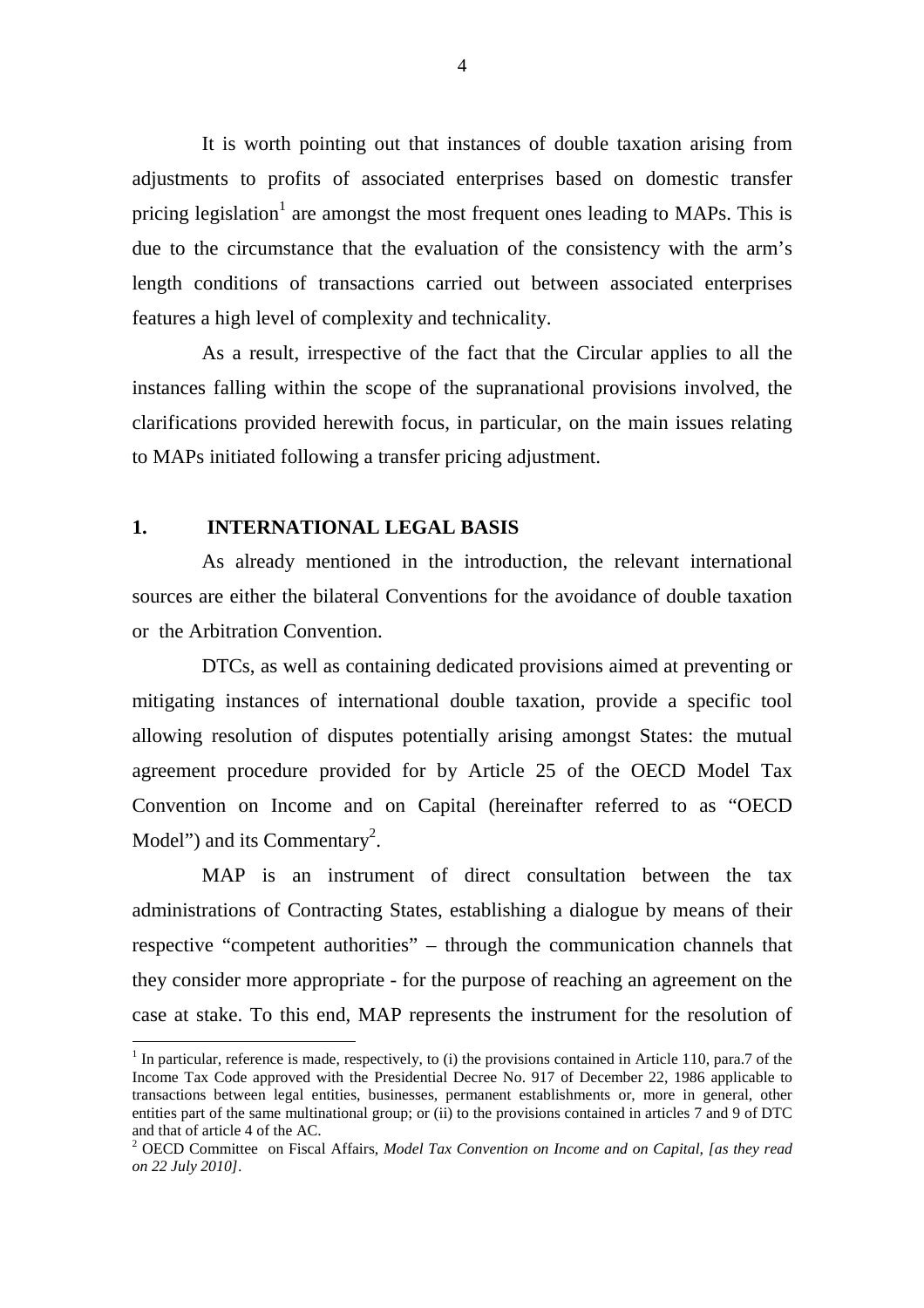international tax disputes in cases where a taxpayer resident in one of the two Contracting States considers that the actions of one or both of the Contracting States result or will result for him in taxation not in accordance with the provisions of the Convention.

Italy has entered into a substantial amount of DTCs for the elimination of juridical and economical double taxation by means of allocating the taxing power amongst the Contacting States<sup>3</sup>. Each of those contains a provision equivalent to Article 25 of the OECD Model with regard to MAP.

In order to facilitate the effective and transparent management of MAPs, as of 2004 the OECD began a project aimed at improving the mechanism for the settlement of international tax disputes. This project led to the release of a *"Manual on Effective Mutual Agreement Procedures"* (hereinafter referred to as "*MEMAP*"<sup>4</sup> for an effective management of MAPs. The Manual provides to both tax administrations and taxpayers the key information for the functioning of a MAP, identifying some best practices to which countries should adhere to the maximum extent possible.

Chapter IV of the OECD Transfer Pricing Guidelines<sup>5</sup> as well, examining the administrative approaches to avoid and resolve transfer pricing disputes, contains a specific section regarding MAPs. In there, the general features of MAPs are highlighted as well as the key issues surrounding corresponding adjustments to carry on once a primary transfer pricing adjustment has been carried out.

Besides bilateral Conventions the abovementioned Arbitration Convention applies to cases of economic double taxation arising from transfer

 $\overline{a}$ 

<sup>&</sup>lt;sup>3</sup> Juridical double taxation arises when one item of income (e.g., dividends or interest) is taxed twice or more in the hands of the same taxpayer in two or more States. Economic double taxation arises where two or more different taxpayers are taxed by two or more States in respect of the same income. See the Commentary to Article 23 A and B of the OECD Model, paragraphs. 1 e 2.

<sup>4</sup> OECD – Centre for Tax Policy and Administration, *Manual on Effective Mutual Agreement Procedures (MEMAP) - February 2007 Version*, available online at www.oecd.org/ctp/memap.

<sup>5</sup> *Transfer Pricing Guidelines for Multinational Enterprises and Tax Administrations*, the latest version of which has been approved by the OECD Council on 22 July 2010.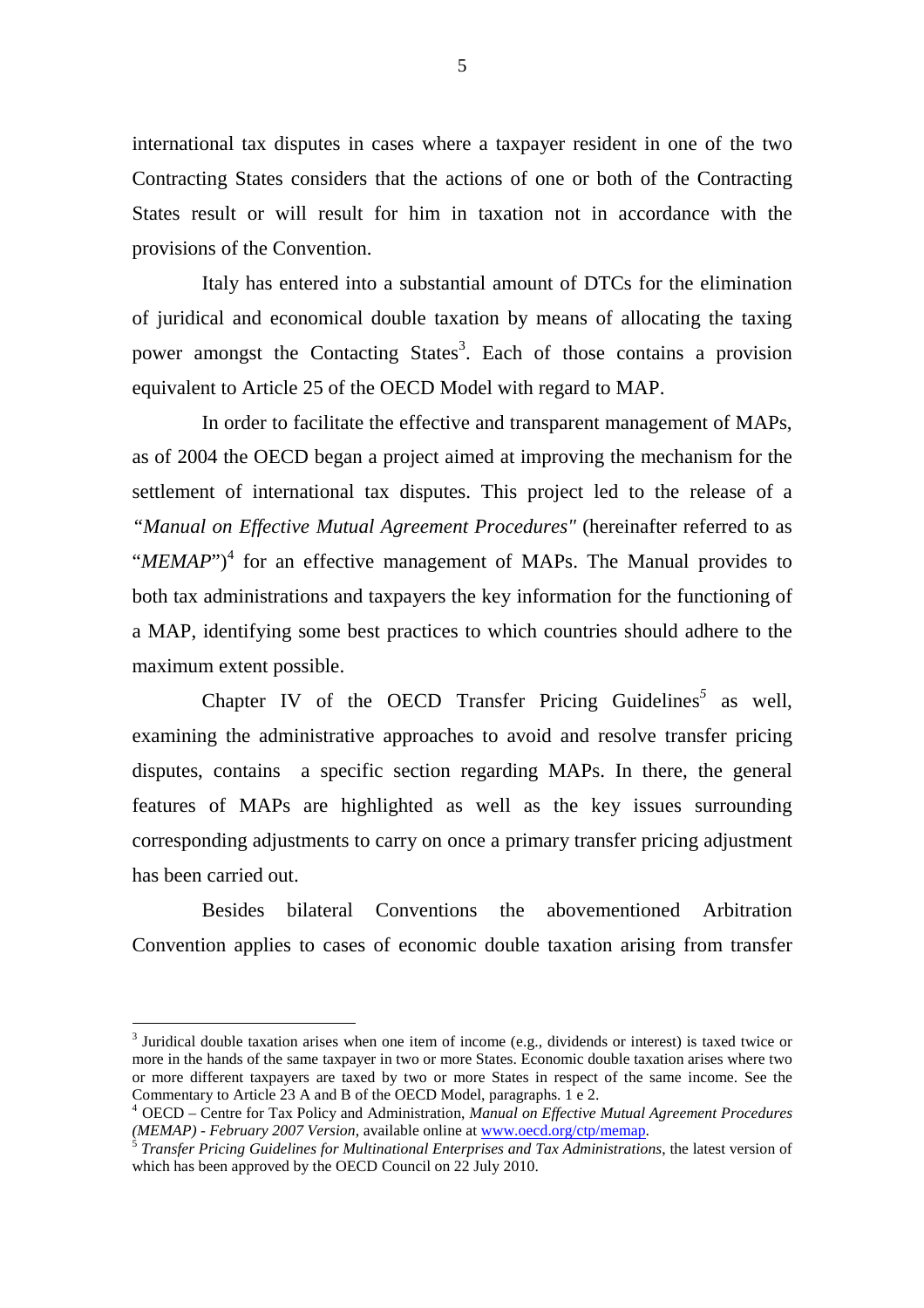pricing adjustments to profits of associated enterprises resident in the European Union.

As regards the application of the Arbitration Convention, it is also necessary to refer to the recommendations included in the *"Revised Code of Conduct for the effective implementation of the Convention on the elimination of double taxation in connection with the adjustment of profits of associated enterprises"*, adopted by the Council of the European Union on 22 December 2009<sup>6</sup> (hereinafter referred to as the "Code of Conduct").

#### **2. DOMESTIC LEGAL BASIS**

 $\overline{a}$ 

As regards the domestic legal system, the relevant provisions to properly establish a MAP may be found, respectively, in the DTCs entered into by Italy<sup>7</sup> – all ratified by law - and in the Arbitration Convention<sup>8</sup>, ratified by Law No. 99 of 22 March 1993.

Moreover, with regard to Italian tax legislation an express reference to MAP is included in Article 110, paragraph 7, second sentence, of the Income Tax Code, laying down "*General Provisions concerning valuations*". In particular, Article 110 stipulates that the provision concerning the application of the arm's length principle "*also applies if the result is a downward adjustment to taxable income, but only insofar as it is the outcome of binding agreements concluded with the competent authority of a contracting state pursuant to a mutual agreement procedure provided for by international tax treaties*". As a result, the above mentioned article shows, in particular, the interaction between domestic transfer pricing provisions and DTCs.

<sup>&</sup>lt;sup>6</sup> Published on the Official Journal of the European Union n. 322/1 of 30 December 2009. It is the revision of the Code of Conduct approved in 2006 by the Council of the European Union (2006/C 176/02).

 $<sup>7</sup>$  An updated list of the bilateral Conventions is available in the web site of the Department of Finance,</sup> www.finanze.it

<sup>&</sup>lt;sup>8</sup> The Arbitration Convention, entered into force on 1 January 1995, expired on 1 January 2000. The relevant Protocol amending the Convention, ratified in Italy by law 28 April 2004, No. 132, entered into force on 1 November 2004 , effective from 1 January 2000.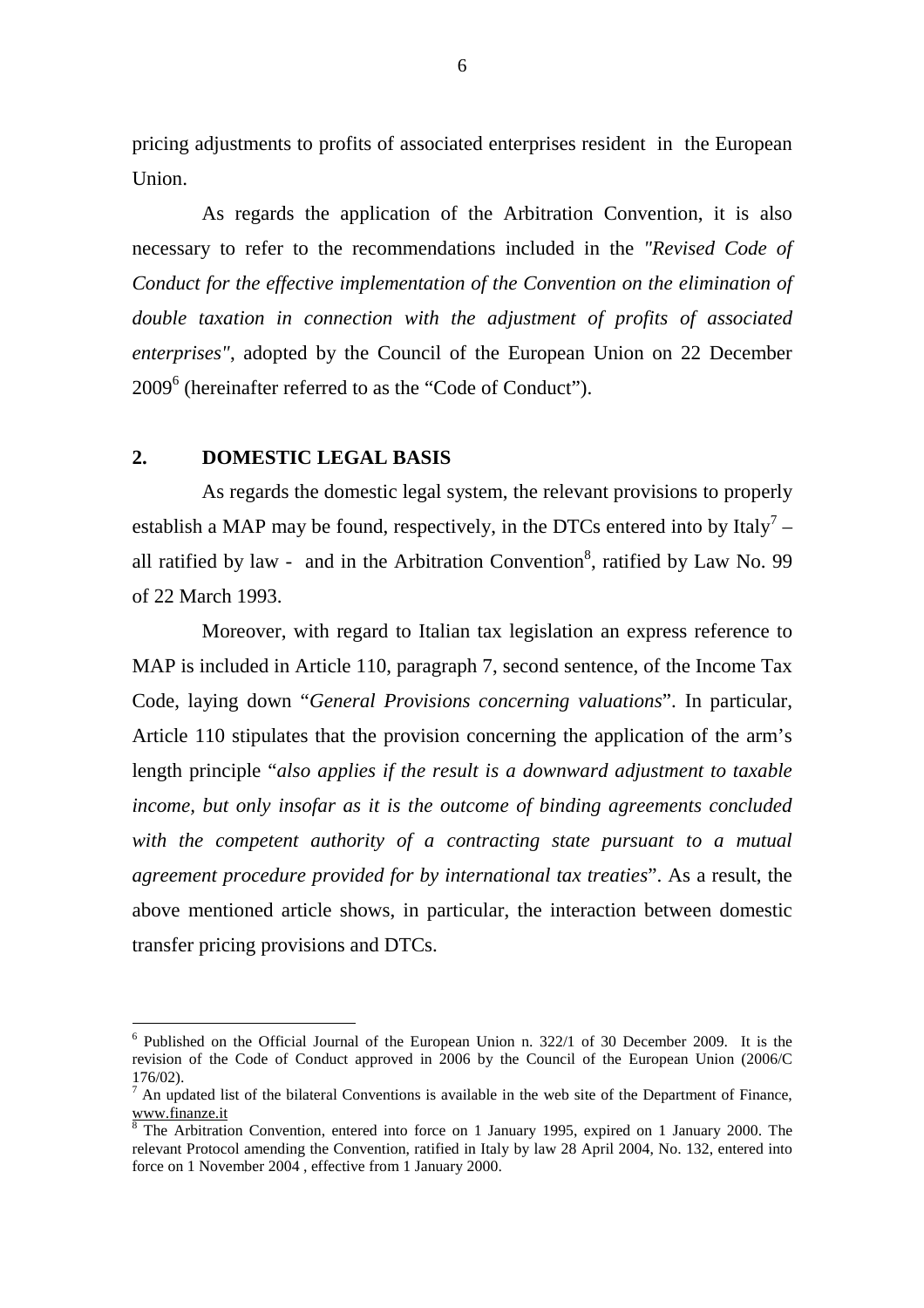#### **3. STATUTORY BODIES INVOLVED**

The statutory bodies overseeing the management and discussions of MAPs are the Ministry of Economics and Finance – Department of Finance – acting as Italy's competent authority, and the Revenue Agency.

From a general standpoint, the term "competent authority" identifies the body representing a Contracting State in the international relations arising from a DTC. With specific reference to MAP, the competent authority is the body representing the Contracting State with respect to both the internal relations with its taxpayer and the external relations with the other Contracting State involved in the MAP.

The competent authority guarantees the application in good faith of the DTC, trying to reach solutions with the other Contracting State sticking to the principles of equity and transparency.

Based on this, the Revenue Agency provides to Italy's competent authority the technical support and the proper co-operation throughout the entire duration of the MAP, in particular during the procedural phase connected with the drafting of the *"position paper"<sup>9</sup>* and with the exchange of correspondence with the competent authority of the other Contracting State regarding the factual and juridical elements underlying the case falling into the scope of the MAP. The Agency's role is relevant also in light of the need of guaranteeing consistency between the technical position expressed within the MAP and those arising in other contexts, such as interpretation of tax legislation, auditing and dispute prevention  $10$ .

 $\overline{a}$ 

<sup>&</sup>lt;sup>9</sup> The term "*position paper*" refers to the document whereby each tax administration outlines the legal and technical issues underlying its claim to uphold its view.

<sup>&</sup>lt;sup>10</sup>As regards dispute prevention measures, express reference is made to the "International Standard ruling" instrument, introduced in Italy by article 8 of Decree Law No. 269 of 30 September 2003, converted with amendments by Law No. 326 of 24 November 2003 and implemented with Regulations of the Director of the Revenue Agency of 23 July 2004.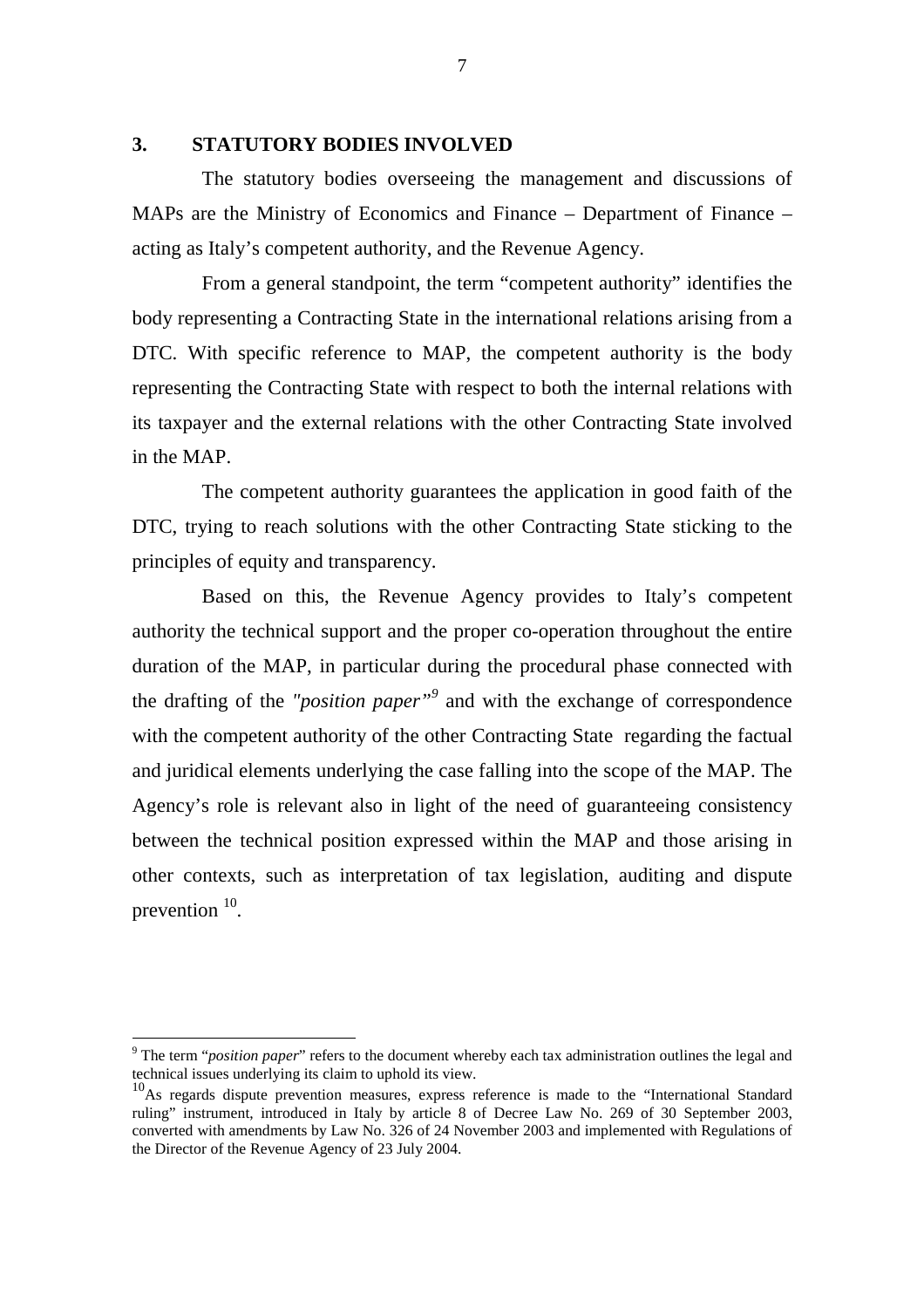#### **4. ARTICLE 25 OF THE OECD MODEL TAX CONVENTION**

As already mentioned, all DTCs entered into by Italy include a provision equivalent to Article 25 of the OECD Model endorsing the recourse to MAPs.

Based on paragraphs 1 and 2 of Article 25 of the OECD Model, MAP is a remedy available to taxpayers claiming to be actually or potentially subjected to taxation not in accordance with the provisions of the DTC.

Moreover, pursuant to paragraph 3 of Article 25 of the OECD Model a MAP may be initiated directly by either of the competent authority of each Contracting State.

The two circumstances are discussed separately.

#### **4.1. MAP initiated by the competent authorities**

The first sentence of paragraph 3 of Article 25 of the OECD Model provides for that a MAP is initiated by the competent authorities in order to resolve by mutual agreement problems relating to the interpretation or application of the Convention.

The paragraph refers to general difficulties encompassing categories rather than single taxpayers, although any such difficulty may arise in respect of individual cases falling into the scope of paragraphs 1 and 2 of Article 25.

Moreover, the second sentence of paragraph 3 enables the competent authorities to deal also with such cases of double taxation as do not come within the scope of the provision of the DTC. For instance, this is the case of an enterprise resident of a third State having permanent establishments in both Contracting States.

As a result, in addition to having recourse to a MAP aimed at resolving instances of double taxation arising in connection with the violation of any provision of a DTC, a MAP may also be carried out upon the impulse of the competent authorities themselves in order to resolve difficulties of interpretation or application of a DTC or to resolve cases falling outside the scope of a Convention.

8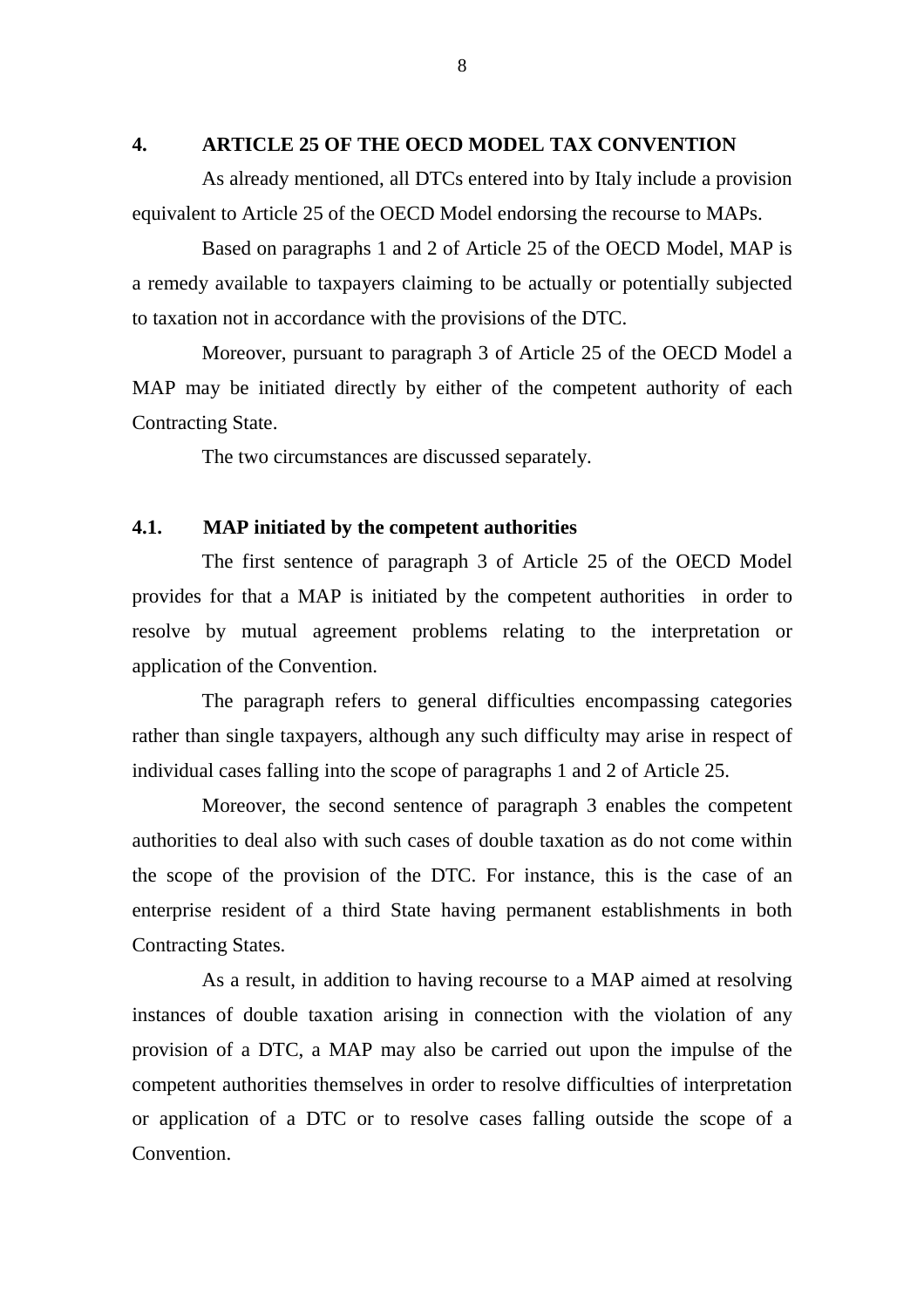The agreement reached by the competent authorities in the context of a MAP activated pursuant to paragraph 3 of Article 25 of the OECD Model affects a wide number of taxpayers. Accordingly, it has to be subjected to proper forms of disclosure.

### **4.2. MAP initiated by the taxpayer**

### **4.2.1. Subjective scope**

Paragraph 1 of Article 25 of the OECD Model stipulates that in the event a person considers that he has been or will be subjected to taxation not in accordance with the Convention, he is entitled to submit the case to the competent authority of his State of residence or, in the event paragraph 1 of Article 24 (*Non-discrimination*) of the OECD Model would apply, to the competent authority of the State of which he is a national.

It has to be pointed out that not all the DTCs entered into by Italy contain reference to the notion of "nationality", in addition to that of "residence". As as result, should the taxpayer decide to invoke the non-discrimination provision, he has to make a direct reference to the DTC applicable in the case at stake in order to determine whether or not he is entitled to activate a MAP.

For the sake of clarity, the term "person" encompasses individuals, legal entities, enterprises and any other association or entity liable to tax and resident for tax purposes in the jurisdiction of either Contracting State.

Moreover, it is not necessary that double taxation has already occurred. It is sufficient, in order for the taxpayer to set the procedure in motion, that he does establish that the actions of one or both of the Contracting States will likely result in double taxation.

## **4.2.2. Objective scope**

Article 25, paragraph 1 and 2 of OECD Model covers all cases of juridical and economical double taxation suitable to affect both individuals, enterprises and other entities to which the Convention applies.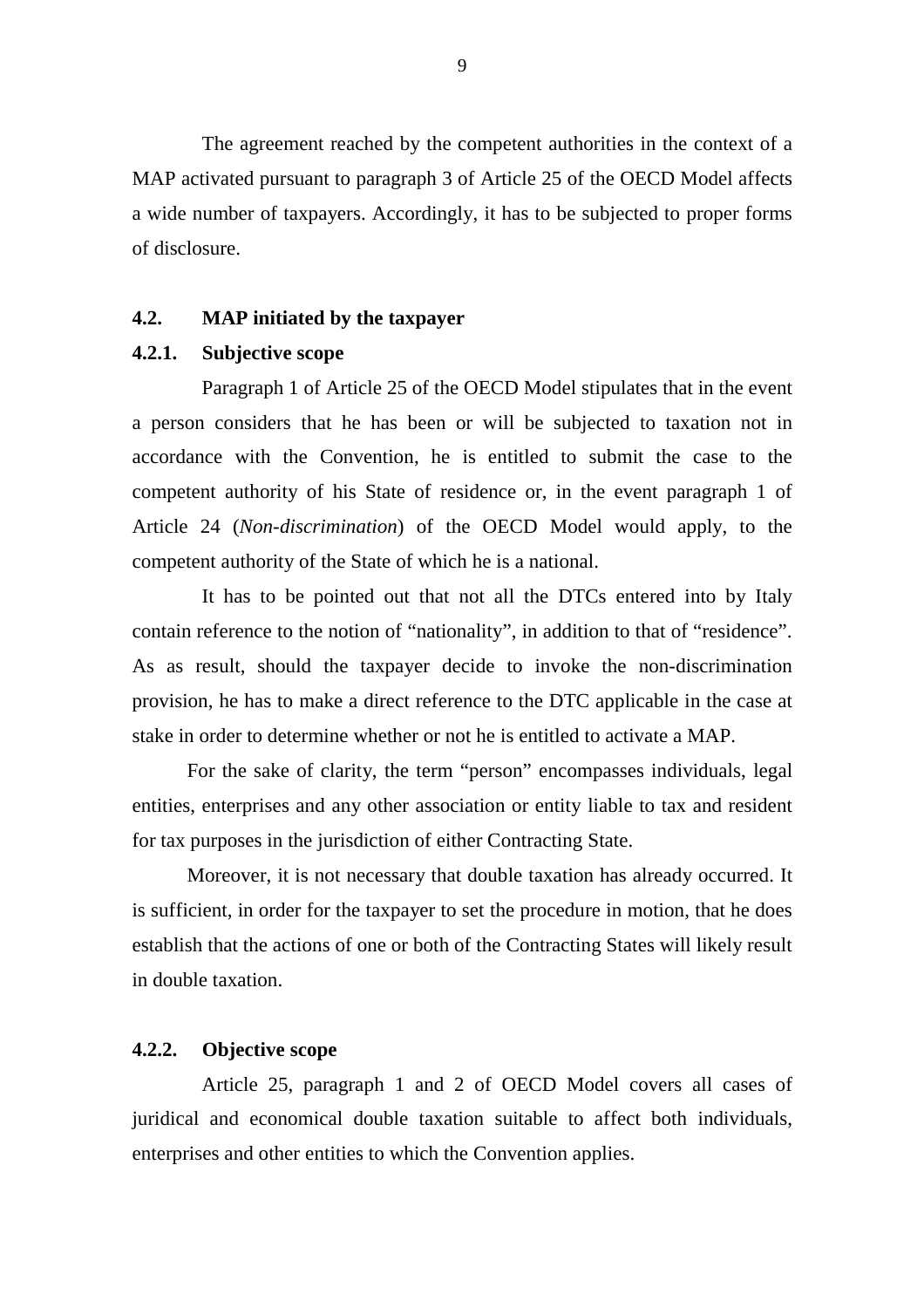As regards individuals, a category of cases may concern, for example, double tax residence, an improper application of a withholding tax on dividends, interest and royalties, a conflict of qualification regarding the employment income received by a taxpayer etc.

As regards taxpayers other than individuals, other cases generally involve the existence of a permanent establishment, the proper allocation of profits to associated enterprises part of a multinational group, the qualification of income either as business profits or as particular class of income falling within the scope of a dedicated provision of a DTC etc.

### **4.2.3. Terms for MAP submission**

In order to properly identify the final term within which the taxpayer may submit his MAP opening request it is necessary to refer to the timing provided for by the single DTC applicable to the case at stake

Indeed, although the OECD Model sets a three year time limit from the date of the first notification of the action resulting in taxation not in accordance with the provisions of the Convention, most of the DTCs entered into by Italy provide for a shorter time limit (generally two years).

In this respect, the notion of "*first notification of the action resulting in taxation not in accordance with the provisions of the Convention*" has to be construed in the most favorable manner to the taxpayer, pursuant to the interpretation provided for by paragraph 21 of the Commentary to Article 25 of the OECD Model.

It is therefore necessary to distinguish (i) the situation in which the taxation not in accordance with the provisions of a DTC claimed by the taxpayer arises from the application of a domestic tax or withholding tax (e.g., withholding taxes applied on dividends, interest and royalties) from (ii) the case where taxation not in accordance with the provisions of a DTC is triggered by adjustments carried out by the tax administration (e.g. audits, notifications or transfer pricing adjustments to profits of associated enterprises).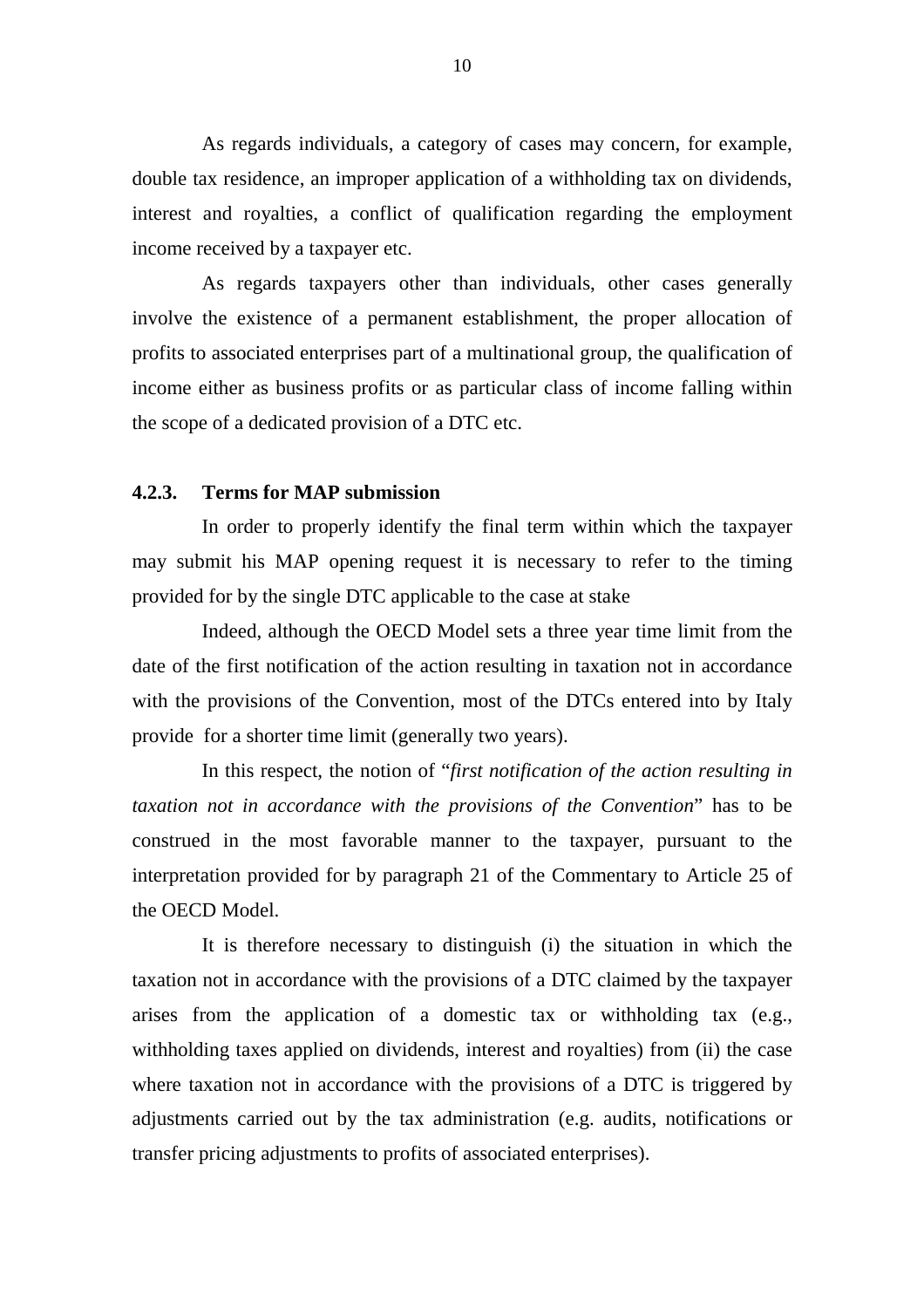As regards the case *sub* (i) the term for a valid submission of a MAP request runs either from the date of notification by the tax administration of the refund denial submitted with respect to the application of a withholding tax; or from the ninetieth day following the submission of the refund's request without a decision by the Agency, pursuant to Article 37, second paragraph, and Article 38 of the Presidential Decree No. 602 of 29 September  $1973^{11}$ .

As regards the case *sub* (ii) – consistently with the position expressed by Italy in adhering to the Code of Conduct for the effective implementation of the Arbitration Convention, the initial term of the period within which the taxpayer may submit his case concurs, for the purpose of a bilateral MAP as well, with the date of notification of the formal assessment triggering taxation not in accordance with the provisions of the DTC.

However, it has to be pointed out that the taxpayer is entitled to submit the request before he has been notified with a formal assessment: it is possible, for instance, for the taxpayer to submit the MAP opening request following the notification of an audit report (so-called "*processo verbale di constatazione*"). In the latter case, the MAP is deemed to be opened from the date in which the competent authority has received the request together with the minimum set of information instrumental to set the procedure in motion.

### **4.2.4. Contents and submission of a MAP request**

 $\overline{a}$ 

In principle, the taxpayer has to submit a MAP request directly to the competent authority of his State of residence for tax purposes.

With specific reference to transfer pricing adjustments, the MAP opening request has to be submitted, by the resident enterprise recipient of the assessment notice, to the State which has released the act leading to double taxation. However, against this background the MAP request can be validly submitted by the foreign associated enterprise as well, which has been already

<sup>&</sup>lt;sup>11</sup> In this regard, non resident taxpayers are obliged to submit their request to the Pescara Operational Centre.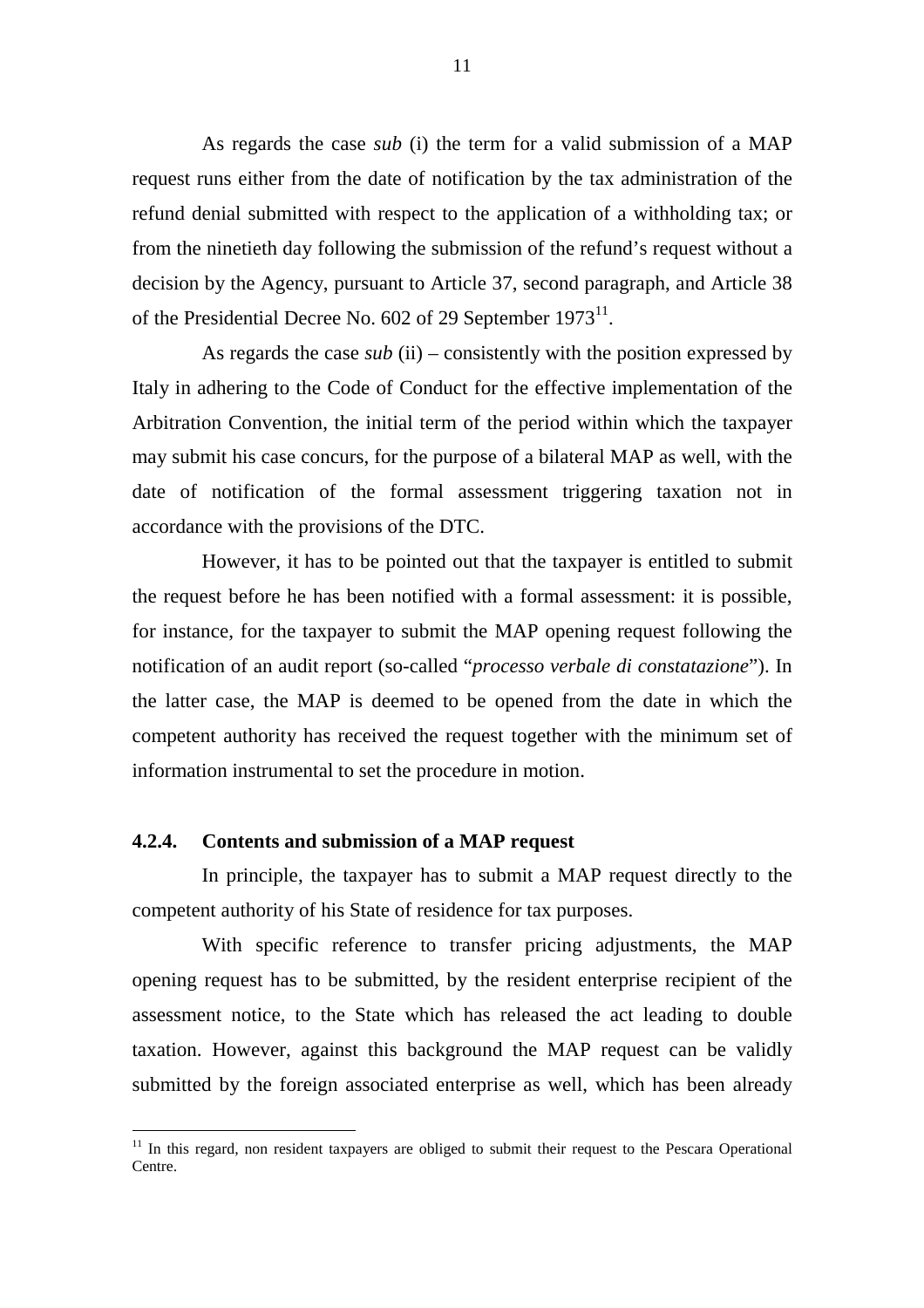taxed in respect of the profits corresponding to the primary transfer pricing adjustment. In this case, the foreign associated enterprise deals with the competent authority of its State of residence to claim relief from double taxation arising within the group.

It is worth noting that, in addition to the subjects entitled to legally represent taxpayers other than individuals, the MAP can be set in motion by the general or special taxpayer's attorney. In particular, the proxy has to be conferred pursuant to the procedure established by Article 63 of the Presidential Decree No. 600 of 1973.

In the event the MAP request is submitted by a taxpayer resident for tax purposes in Italy, it has to be drafted in free form and sent via letter with advice of delivery to Ministero dell'Economia e delle Finanze, Dipartimento delle Finanze – Direzione Relazioni Internazionali, or it can be directly hand-delivered to the above mentioned Office with receipt of the copy of the first page of the request with secretary's stamp and date of receipt. It is possible – as well as advisable in case of hefty documentation - to submit an electronic version of the supporting documentation regarding the MAP request.

The submission of a MAP request is free of charge.

In order to accelerate the evaluation process and the establishment of subsequent contacts with the foreign competent authority, the request must preferably contain the following pieces of information:

1. the taxpayer's data (i.e. name, address and tax identification number);

- 2. the tax domicile of the taxpayer or of any legitimate recipient to which the tax administration can address any communication regarding the state of the MAP;
- 3. an illustration of the facts and circumstances of the case, with a specific reference to the tax years in which double taxation occurred or might occur;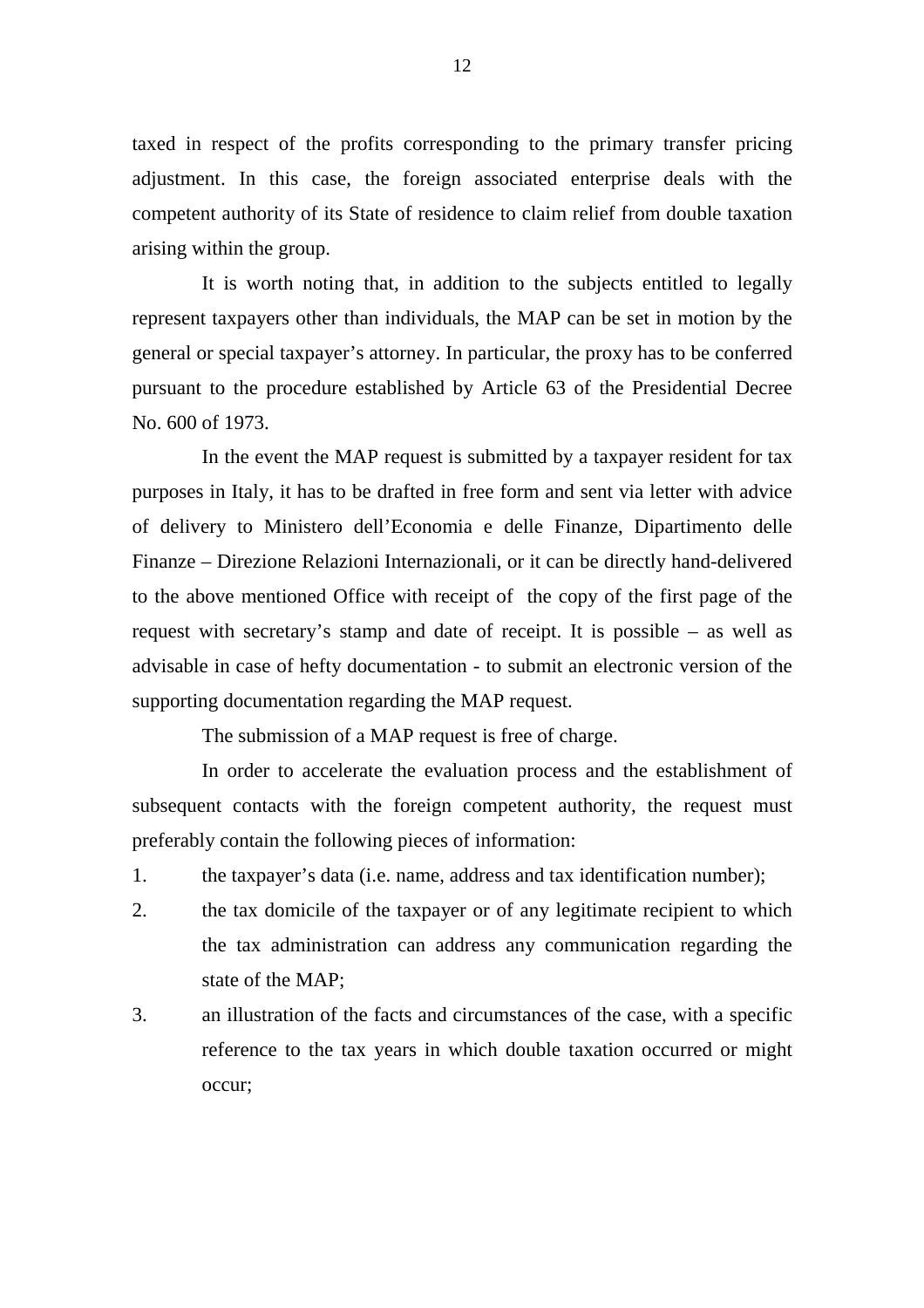- 4. a description of any administrative or legal proceeding undertaken in Italy, such as a request for a tax settlement (e.g. so-called "*accertamento con adesione*") or the submission of a legal appeal;
- 5. a description of the remedies, if any, activated in the other Contracting State to eliminate the double taxation;
- 6. a copy of the tax documents which resulted, or that might result, in taxation not in accordance with the provisions of the bilateral Convention (in particular, a copy of the notice denying the refund or, in case of an implied denial, a copy of the refund claim submitted pursuant to Article 37, second paragraph, and 38 of the Presidential Decree No. 602 of 1973); and
- 7. any other form of documentation instrumental to ease the scrutiny by the competent authorities involved in the MAP.

Finally, the request must include the formal commitment of the taxpayer to answer in a timely and exhaustive manner to any query from the competent authority, as well as to make available any additional documentation that might be necessary to carry on the procedure.

With specific reference to MAPs arising from a transfer pricing adjustment, reference is made to the guidance provided for by point 5.5 of this Circular with respect to the steps for presenting a MAP on the basis of the AC.

### **4.2.5. Interplay with domestic legal proceedings**

Paragraph 1 of Article 25 of the OECD Model stipulates that a MAP request can be validly submitted by a taxpayer "*irrespective of the remedies provided by the domestic law of those States*". In this respect, most of the DTCs entered into by Italy contain, in their accompanying Protocol, an interpretative provision regarding the MAP article whereby the expression *"irrespective of the remedies provided by the domestic law"* shall be construed so that *"the mutual agreement procedure is not alternative to the national contentious proceedings*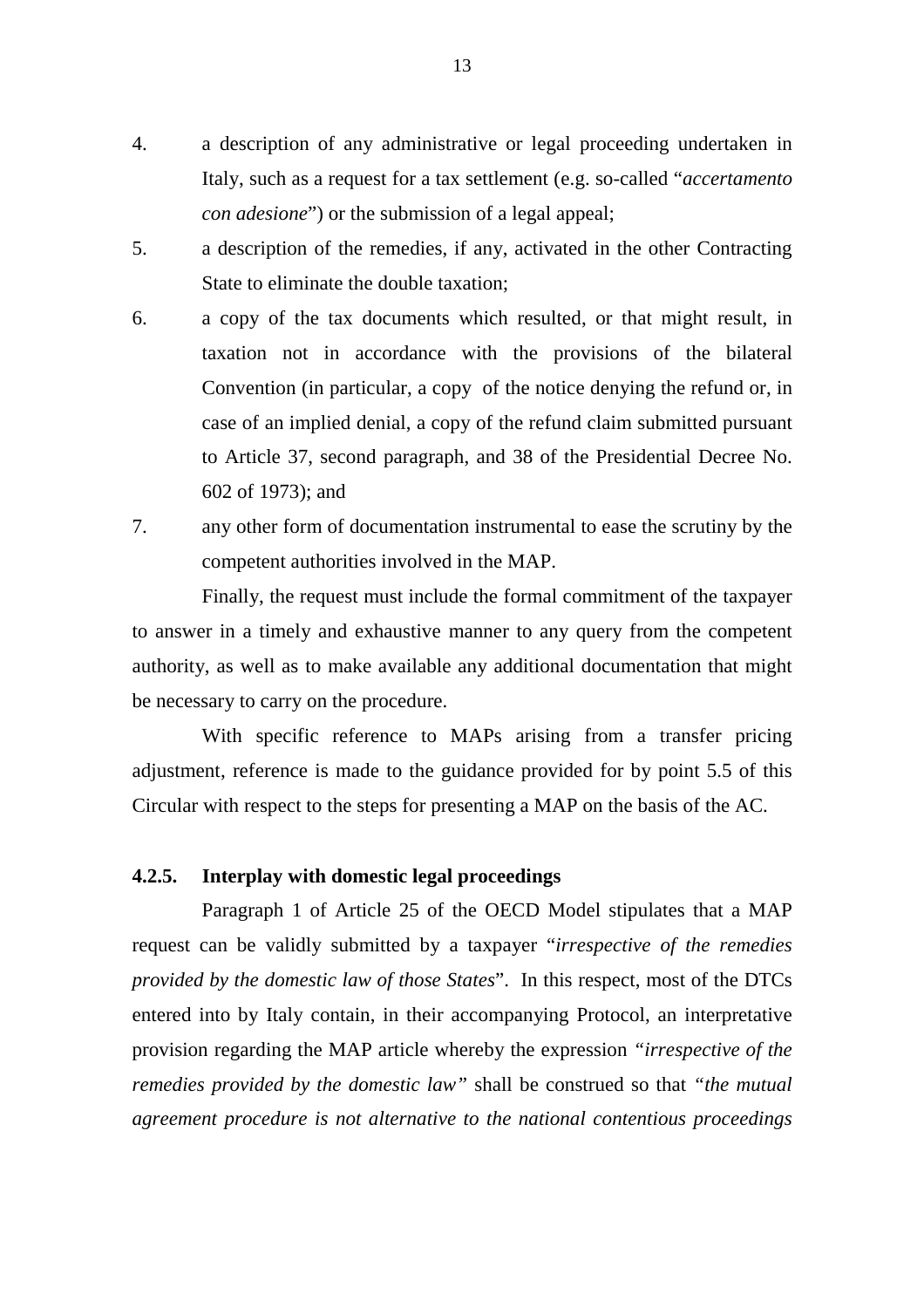*which shall be, in any case, preventively initiated, when the claim is related to an assessment of Italian tax not in accordance with the Convention"* (or equivalent).

Generally, next to a MAP activated in Italy on the basis of a DTC, a court appeal proceeding exists pursuant to domestic law. In this respect, the opportunity to file a complaint to a tax judge aims at avoiding that, pending the MAP, the tax assessed in Italy becomes final without the possibility of being modified under the agreement potentially reached by the competent authorities involved.

However, the parallel progress of a MAP and a domestic court appeal leaves room to a potentially conflicting outcome between the domestic court judgment and the agreement achieved by the competent authorities involved. Within this scenario, the tax administration might find itself unable to comply with the international obligation arising from the mutual agreement.

As a result, should the competent authorities agree to eliminate double taxation before a judgment is issued by an Italian court, the taxpayer can accept this agreement, but he has to renounce to the proceeding in order to give execution to the agreement.

In the opposite scenario, i.e. where a judgment intervened before the competent authorities reached an agreement pending the MAP, the Italian competent authority will inform its foreign counterpart of the outcome of the domestic litigation. In this case, should the judgment not eliminate double taxation, the latter may not be avoided unless the foreign competent authority concurs with the position expressed by the Italian tax court.

Pending the MAP, it will be up to the taxpayer to decide whether or not to require the suspension of the domestic court appeal. To date, recent experience shows that tax courts have granted the suspension of the litigation proceeding waiting for the outcome of the negotiations between the competent authorities. Should the latter not be able to reach an agreement, the taxpayer is entitled to reactivate the litigation.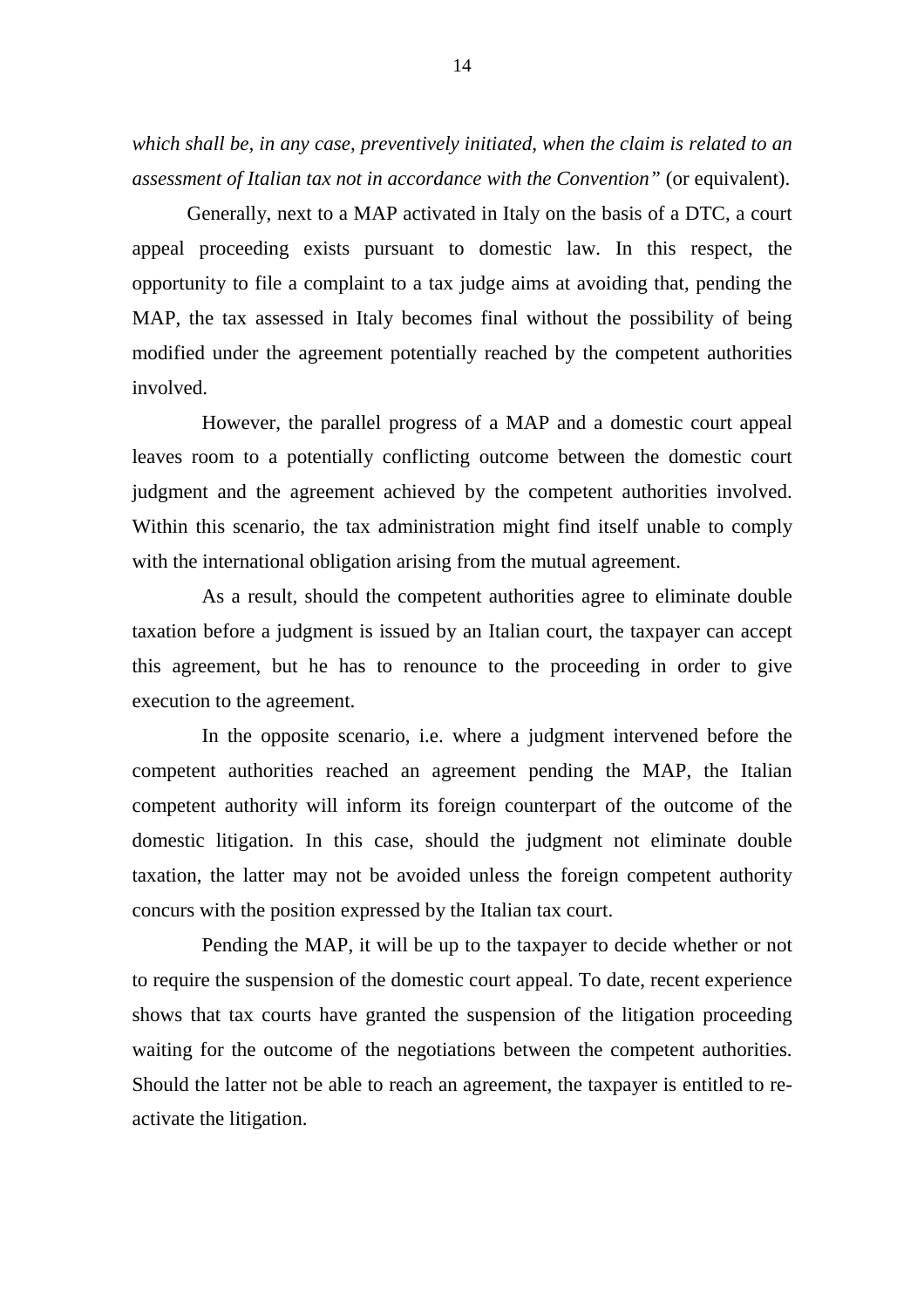Lastly, it is worth noting that in the event an adjustment occurred in the other Contracting State, the court appeal potentially opened in the foreign jurisdiction does not preclude the opening and progress of the MAP insofar as the foreign tax administration shares the same view.

### **4.2.6. Arbitration clause**

The essential feature of the MAP opened on the basis of a DTC is that the competent authorities are not committed to an "obligation of result" as far as the elimination of double taxation is concerned. Under a mere "obligation of diligence" the two tax administration *"shall endeavor"* to eliminate by mutual agreement taxation not in accordance with the Convention.

Within this line of reasoning, paragraph 37 of the Commentary to Article 25 of the OECD Model clarifies the above mentioned concept by stating that "*Paragraph 2 no doubt entails a duty to negotiate; but as far reaching mutual agreement through the procedure is concerned, the competent authorities are under a duty merely to use their best endeavours and not to achieve a result*".

In practice, this entails that the case submitted to the competent authorities of the Contracting States may not be resolved.

More in detail, it is worth recalling the amendments introduced in 2008 to the text of Article 25 of the OECD Model, where paragraph 5 provides for a mandatory arbitration phase in the event the competent authorities are unable to reach an agreement within two years.

The new paragraph 5 of Article 25 is applicable only insofar as its inclusion is negotiated (or re-negotiated) in the new (or existing) DTCs. This depends on the willingness of the States involved in the negotiation, that may opt for the inclusion of the clause in DTCs concluded with certain treaty partners by taking into account a number of factors.

It goes without saying that a DTC containing a provision equivalent to paragraph 5 of Article 25 of the OECD Model enhances the effectiveness of a MAP.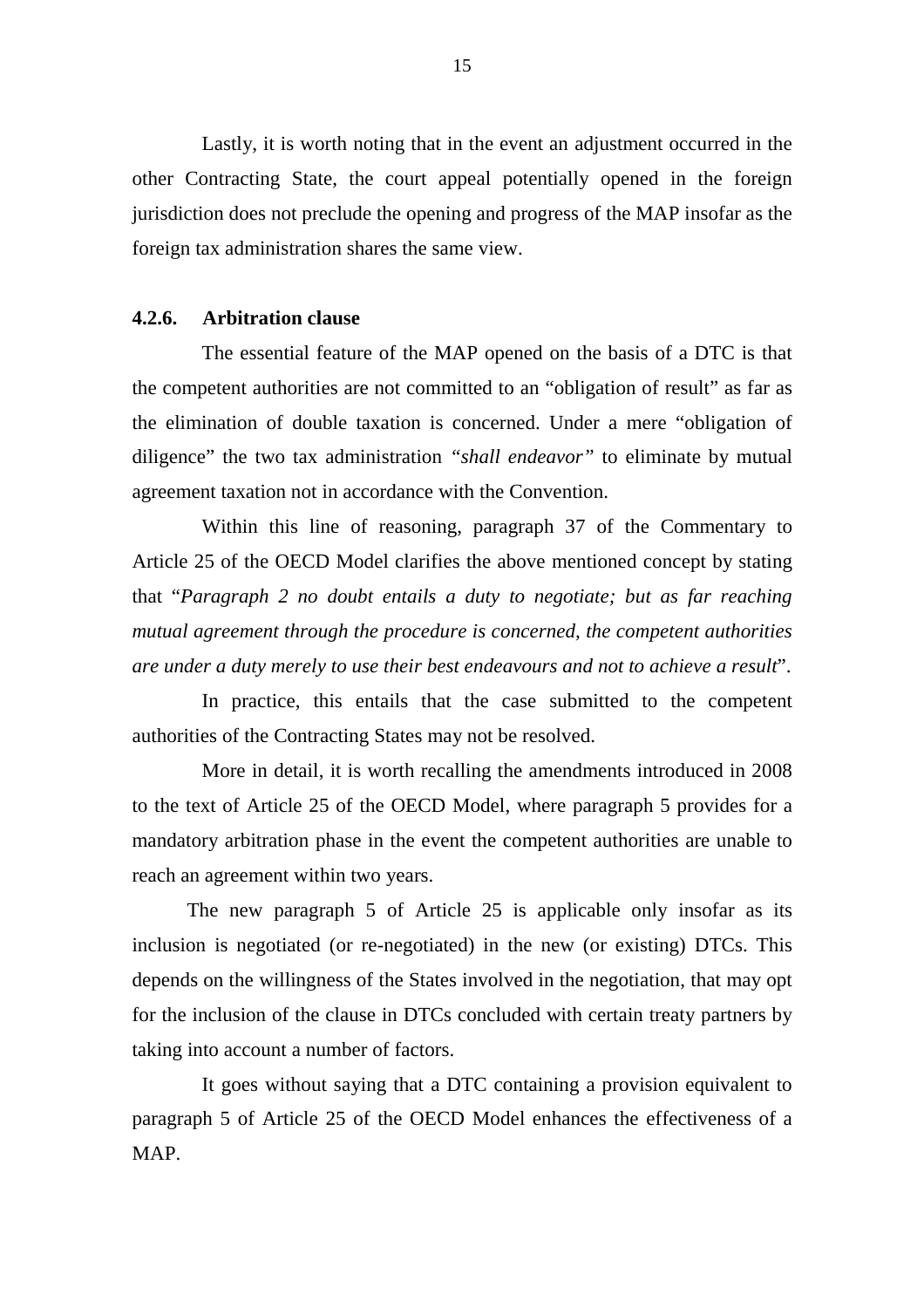To date, Italy has entered into thirteen DTCs with other treaty partners containing an arbitration clause<sup>12</sup>. Such a clause, included by Italy in DTCs negotiated before the introduction of the arbitration clause in the OECD Model, allows for the activation of an arbitration procedure only upon the mutual consent of both the Contracting States as well as the taxpayer. As a result, the Contracting States have no obligation (mandatory arbitration) to enter into arbitration in the event the controversy has not been mutually agreed. In some instances, the effectiveness of the clause has been subjected to the prior condition of the exchange of diplomatic notes amongst the Contracting States $^{13}$ . The exchange of notes, as well as showing the willingness of the Contracting States to implement the arbitration clause, aims at defining the operational terms of the arbitration (such as the criteria for establishing the arbitration commission, those relating to the members' selection, the sharing of costs, the selection of the working language etc.).

#### **4.2.7. Suspension of tax collection**

There are no dedicated procedures aimed at the suspension of tax collection pending MAPs activated on the basis of a DTC. However, it is acknowledged the possibility for the taxpayer to get access to the remedies ordinarily available to the taxpayer, such as the administrative suspension or the suspension granted by a tax court, respectively provided for by Article 39, paragraph 1, of the Presidential Decree No. 602 of 1973 and by Article 47 of the Legislative Decree No. 546 of 31 December 1992.

### **4.2.8. Procedural phases**

 $\overline{a}$ 

Paragraph 2 of Article 25 of the OECD Model stipulates that, in the event the competent authority considers that the taxpayer's claim is justified, but

 $12$  To date, the States with which Italy has entered into DTC containing an arbitration clause are: Armenia, Canada, Croatia, Georgia, Ghana, Jordan, Kazakhstan, Lebanon, Moldova, Slovenia, Uganda, Uzbekistan and United States of America.

<sup>&</sup>lt;sup>13</sup> To date, see the current DTCs: Canada, Ghana, Kazakhstan, United States of America and Uzbekistan.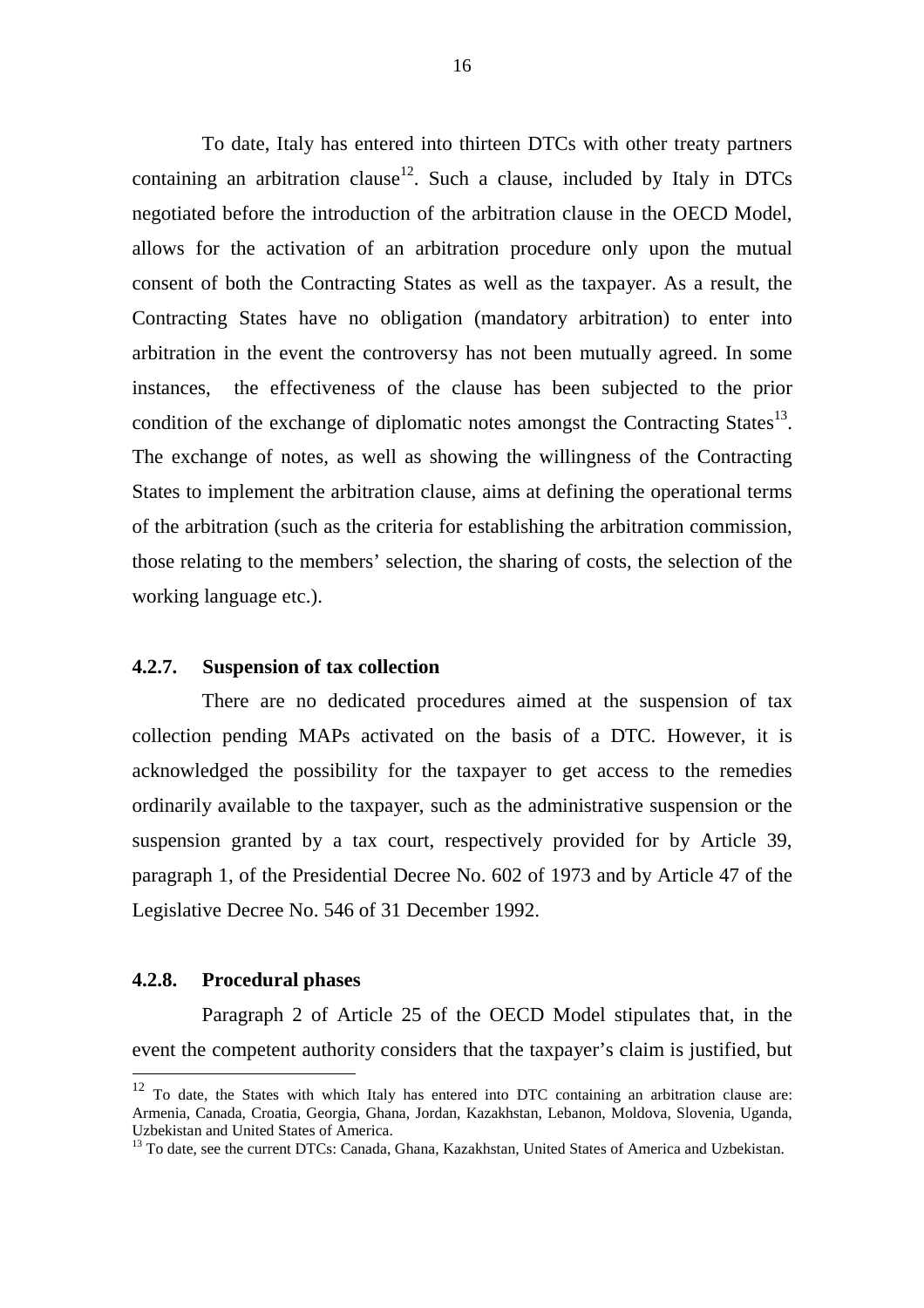is not able to unilaterally achieve a satisfactory solution, it shall endeavor to resolve the case by mutual agreement with the competent authority of the other Contracting State. As a result, it is possible to identify two different phases in the mutual agreement procedure.

In the first phase, the competent authority which has received the taxpayer's claim has to decide whether or not the submission is receivable. To this end, the competent authority must evaluate that the subjective and objective requirements to open a MAP are properly fulfilled. In particular, the competent authority has to assess whether the taxpayer has properly submitted the arguments whereby the actions of one or both the Contracting States result or will result in taxation not in accordance with the DTC. In the event the MAP is related to the refund of taxes collected not in accordance with a DTC provision, the competent authority jointly with the Revenue Agency ponders the validity of the submission and ascertains that a legitimate request for refund was filed as well as that the refund was denied or the terms elapsed for the creation of the socalled "silence-denial".

Should the MAP request by the taxpayer be deemed legitimate, the competent authority must first evaluate whether grounds exist for resolving unilaterally the situation of taxation not in accordance with the DTC. In the opposite scenario, the taxpayer's request will be notified to the competent authority of the other Contracting State to set the procedure in motion.

 Based on the above, once the Ministry of Economy and Finance, Finance Department receives the taxpayer's submission for opening the MAP, it will evaluate – based on the information at its disposal – the validity of the request (in the above terms of subjective and objective requirements) and will involve the Revenue Agency for its advice on controversial issues where necessary.

Moreover, in this phase the competent authority can invite the taxpayer to provide any supplementary information and documentation instrumental for setting the procedure in motion. Furthermore, the competent authority will solicit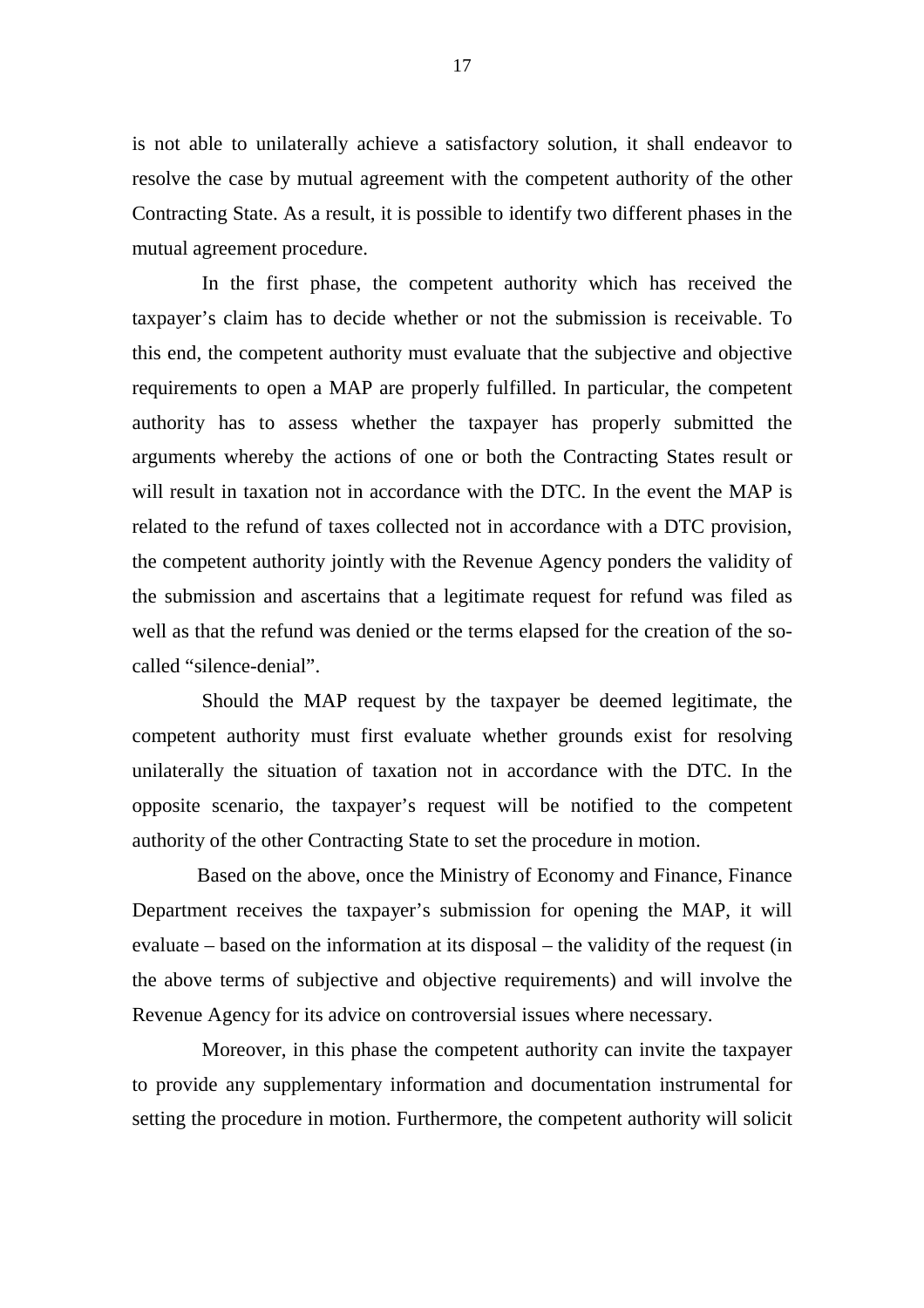the taxpayer to submit its refund request based on Article 37 and 38 of the Presidential Decree No. 602 of 1973 in the event he has not done it already.

The competent authority will also inform the taxpayer whether or not the request has been accepted and the procedure properly set in motion.

Should double taxation arise from an assessment notice issued by the Revenue Agency, the latter will consider whether – *prima facie* – there are any grounds for a unilateral elimination of double taxation, i.e. by way of "selftutelage" pursuant to the Law Decree No. 564 of 30 September 1994, converted with amendments by Law No. 656 of 30 November 1994. On the same footing, should double taxation arise from an assessment notice issued by a foreign tax administration, the Revenue Agency will consider whether room exist to grant a refund or tax relief to the resident taxpayer, as the foreign assessment is clearly consistent with the DTC provision at stake.

Instead, in the event the feasibility of a unilateral elimination of double taxation be excluded, Italy's competent authority will promptly inform its foreign counterpart and the Revenue Agency of its decision of setting the MAP in motion.

The opening date of the MAP concurs with the date where the taxpayer's request was submitted together with the required documentation, unless the filing of supplementary documentation is necessary. In the latter case, the MAP is deemed open from the date of the filing of the supplementary documentation.

Should the MAP request be submitted by an associated enterprise in the other Contracting State involved in the procedure (in the event of a transfer pricing adjustment), the opening date is the one promptly communicated by the foreign competent authority.

In case of a MAP opened according to a DTC, the Italian tax administration aims at following – as much as possible – the timing and procedural recommendations contained in the Code of Conduct for the effective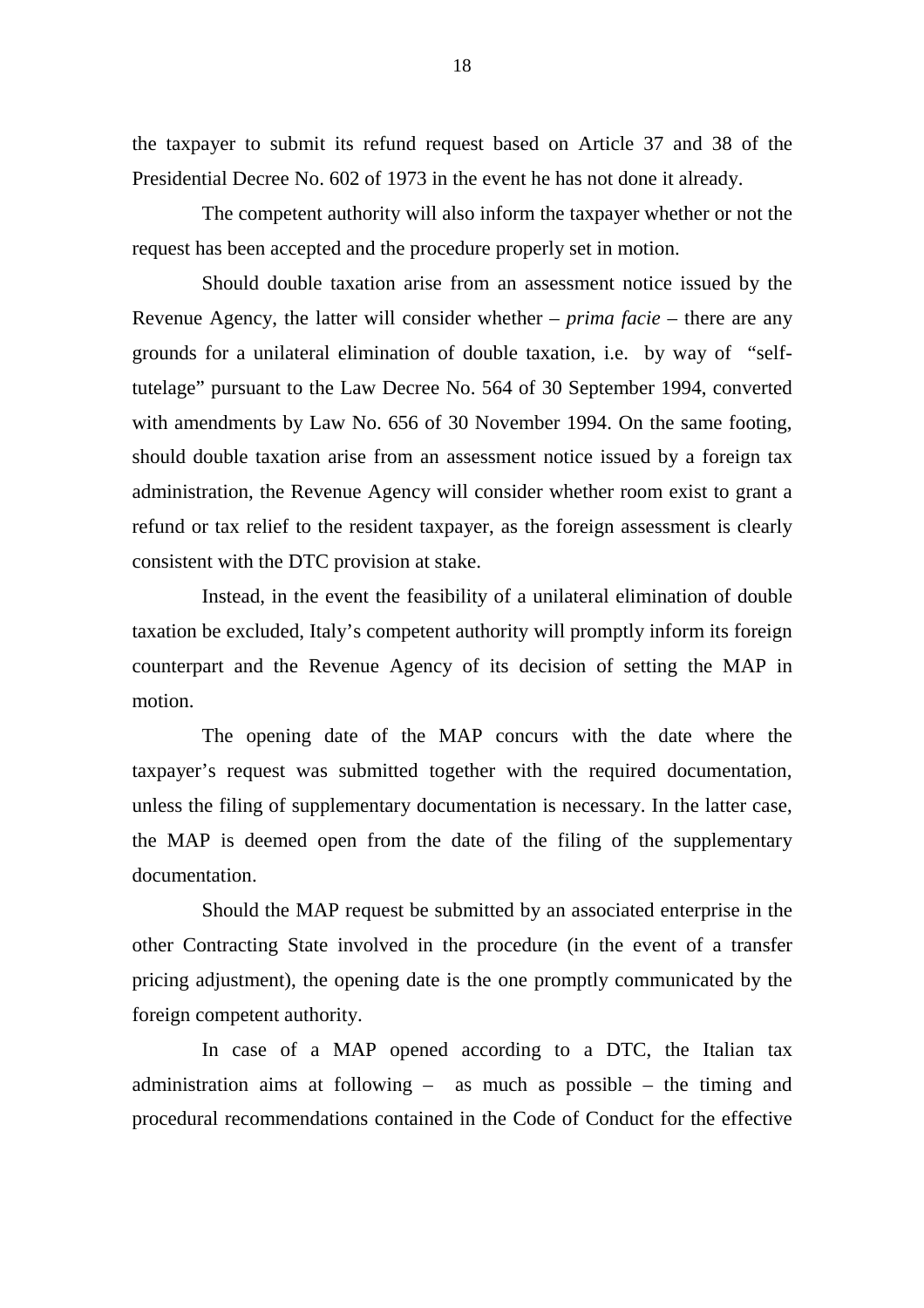implementation of the Arbitration Convention. See point 5.8 of this Circular for more details.

 The relationship between the competent authorities instrumental for dispute resolution in cases of double taxation generally takes place via the exchange of written position papers and the organization of meetings amongst the parties, where necessary. As a rule of thumb, the first competent authority sending its position paper is the one representing the Contracting State which has adopted the measure leading to double taxation. Generally, English language is adopted for drafting the position papers.

## **4.2.9. The role of the taxpayer**

The MAP is a dispute resolution mechanism between Contracting States in the exercise of their tax sovereignty. The sole parties involved in the procedure are the competent authorities of the two Contracting States, which are entitled to sign the bilateral agreement potentially reached.

Notwithstanding the above, the taxpayer is invited to assume a proactive role, in particular with respect to the need of supplying a thorough and accurate description of the case at stake in order to provide all the relevant information as necessary to an exhaustive scrutiny. Accordingly, the taxpayer is required to assume a co-operative, transparent behavior in accordance with the principle of good faith.

On the other hand, the taxpayer is entitled to be informed about the development of the procedure. In particular, pursuant to the recommendations contained in the *MEMAP* (see Section 3.3.3. and the *best practice* No. 14) the taxpayer should be timely informed by the competent authority on the stage of the procedure and he may require to discuss his position with reference to the dispute.

In the event the MAP has been opened following a transfer pricing adjustment, paragraph 40, letter (c) of the Commentary to Article 25 of the OECD Model contains the further recommendation whereby the taxpayers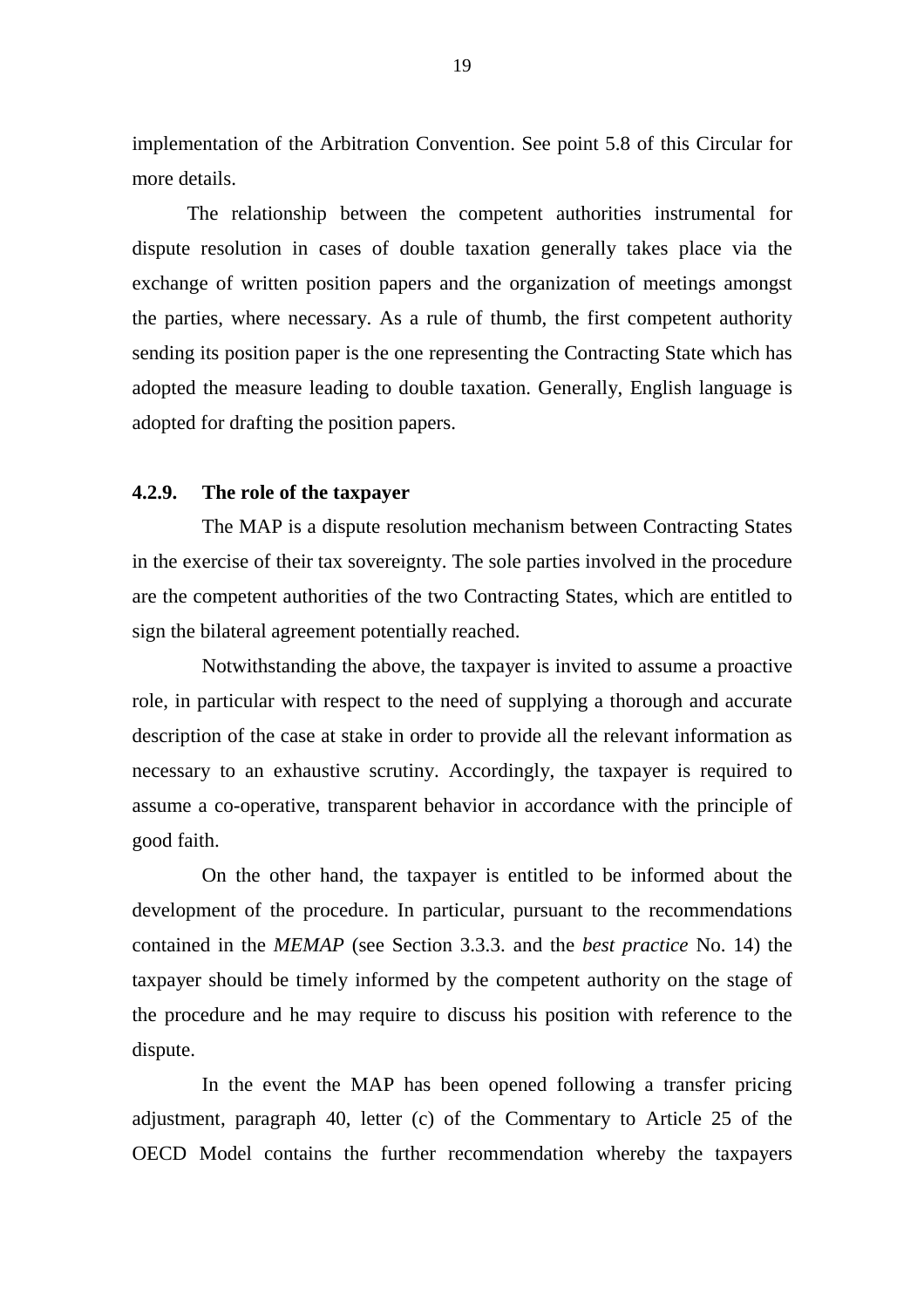concerned should be given every reasonable opportunity to present the relevant facts and arguments to the competent authority both in writing and orally.

As a rule, the above mentioned practices are observed by the Italian tax administration. The facts and arguments presented may be jointly considered by the Finance Department and the Revenue Agency.

#### **4.2.10. Conclusion of a MAP**

In general, if the competent authorities reach an agreement the one who received the opening request will inform the taxpayer about the outcome of the negotiation. In the meanwhile, the Revenue Agency will execute the agreement and provide, if the case, either for the refund or the relief on the tax not due as well as interest and penalties applied. In case the MAP is triggered by a transfer pricing adjustment, generally the Italian competent authority informs the resident taxpayer of the outcome of the negotiations also in the event the MAP request was submitted to the foreign competent authority by the non-resident taxpayer.

Should the agreement be reached pending a domestic court appeal, the taxpayer may opt to either accept the agreement reached within the MAP or reject it and proceed with the domestic litigation. In any event, the taxpayer is obliged to inform both the competent authority and the Central Assessment Directorate of the Revenue Agency regarding the choice he opted to pursue.

### **4.2.11. Extension of the MAP outcomes**

Within the exclusive scope of the DTCs and pursuant to the evaluation of the competent authorities, the effects of the agreement reached within the MAP may be prolonged to the tax years immediately subsequent to those in dispute on the assumption that the set of facts and circumstances subject of the MAP have remained unchanged.

Such a scenario often arises for MAPs set in motion to resolve disputes regarding income qualification matters with respect to one of the categories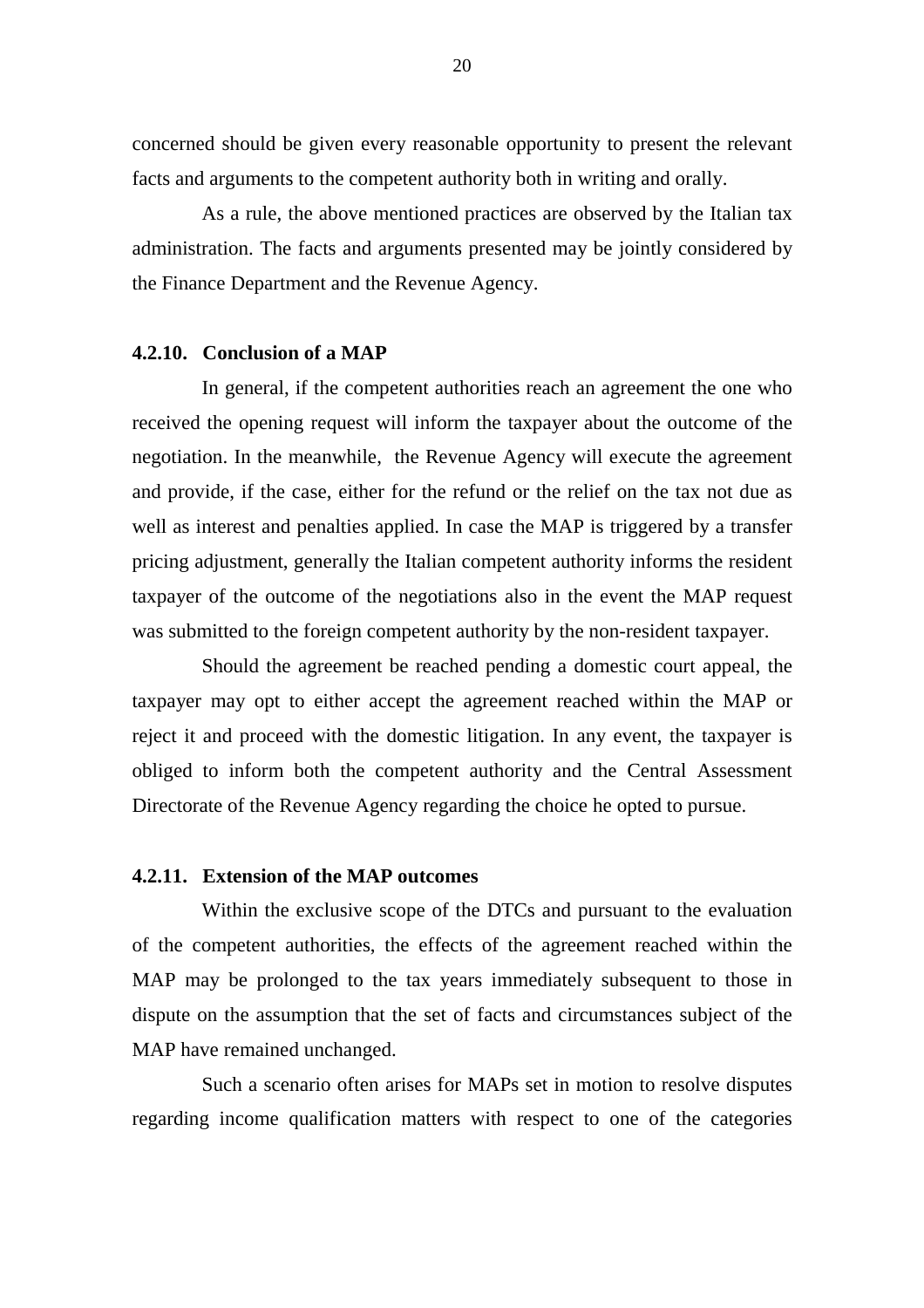provided for by a DTC in order to properly allocate the taxing rights amongst the Contracting States,

As a result, following the successful conclusion of the negotiations within the procedure and subject to the condition that the legal and factual circumstances remained unchanged also during the taxable years subsequent to those falling within the scope of the mutual agreement, Italy's competent authority may consider, together with the other Contracting State, to prolong the effects of the agreement, insofar as the taxpayer gives his explicit consent.

### **5. THE EU ARBITRATION CONVENTION**

The Arbitration Convention, signed by the Member States on 23 July 1990, was adopted with the aim of ensuring – at least at the EU level – certainty with respect to the resolution of disputes arising from transfer pricing adjustments and the subsequent elimination of double taxation within a reasonable time frame.

The provisions contained in the AC, although originating in part from the OECD Model, have full autonomy in that, in order to be effective they neither refer nor need to be supplemented by the corresponding provisions of the DTC entered into by the Member States.

Pursuant to Articles 1 and 4 of the AC, the Convention applies when on the basis of the arm's length principle a Contracting State makes an upward adjustment to profits of a resident enterprise by including profits that have been already taxed in the hands of an associated enterprise resident of another Contracting State. Within this scenario, should the two enterprises and the other Contracting State reject the adjustment, Article 5 provides for the possibility that a MAP is set up pursuant to Article 6 of the AC.

Moreover, pursuant to paragraph 1 of Article 7 of the AC, in the event the competent authorities concerned fail to reach an agreement that eliminates double taxation within two years of the date on which the case was first submitted, they shall set up an advisory commission charged with delivering its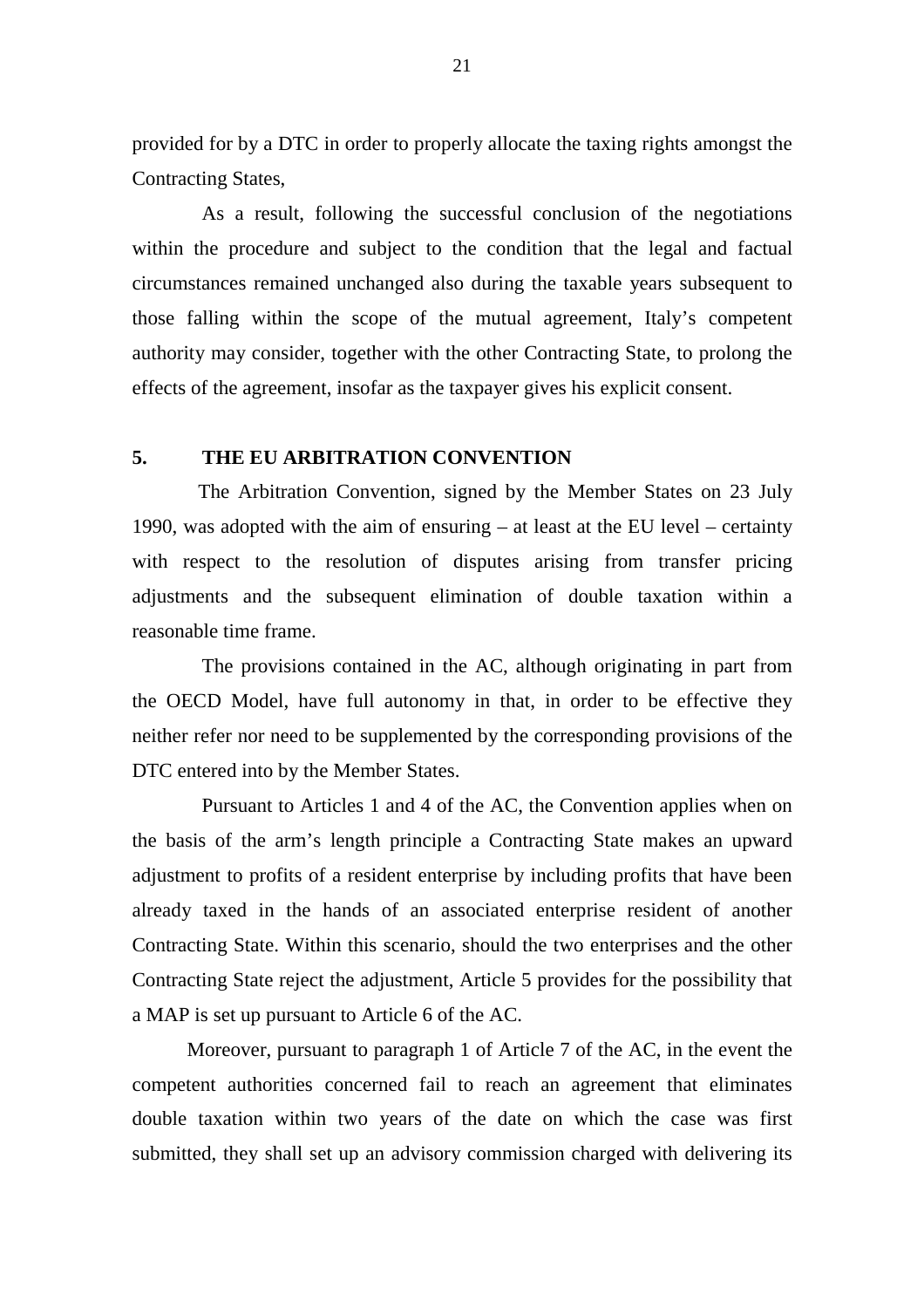opinion on the elimination of double taxation in question. Article 12 of the AC stipulates that the competent authorities shall act in accordance with the advisory commission's opinion or shall jointly take a decision which deviates from the advisory commission's opinion as far as this decision will eliminate double taxation.

Accordingly, under the AC there is an obligation to resolve the dispute, whereas Article 25 of the OECD Model provides the sole duty of using the best endeavors and not to achieve a result.

Hereinafter this Circular provides a detailed description of the implementation of a MAP under the AC. To this end, the Italian tax administration acts consistently with the recommendations of the previously mentioned Code of Conduct of 22 December 2009. See the Code of Conduct itself for more details.

#### **5.1. Subjective scope**

 $\overline{a}$ 

The taxpayers entitled to submit a MAP request to Italy's competent authority are:

- a. the resident enterprises, with respect to their interest ownership<sup>14</sup> existing with enterprises resident in another Member State of the European Union; and
- b. the permanent establishments in Italy of enterprises resident in another Member State.

These categories of taxpayers may present their request insofar as the Italian tax administration or that of another Member State adjusted or will adjust

<sup>&</sup>lt;sup>14</sup> Pursuant to article 4 of the AC, an interest ownership exists between the Italian resident enterprise and the enterprise resident in another Member State when:

i. the resident enterprise participates, directly or indirectly, in the management, control or capital of the enterprise resident in another Member State;

ii. the enterprise resident in another Member State participates, directly or indirectly, in the management, control or capital of the resident enterprise;

iii. the same persons (resident either in Italy or in a foreign State, the latter being either a EU or a third State) participate, directly or indirectly, in the management, control or capital of the Italian enterprise and the one resident in another Member State.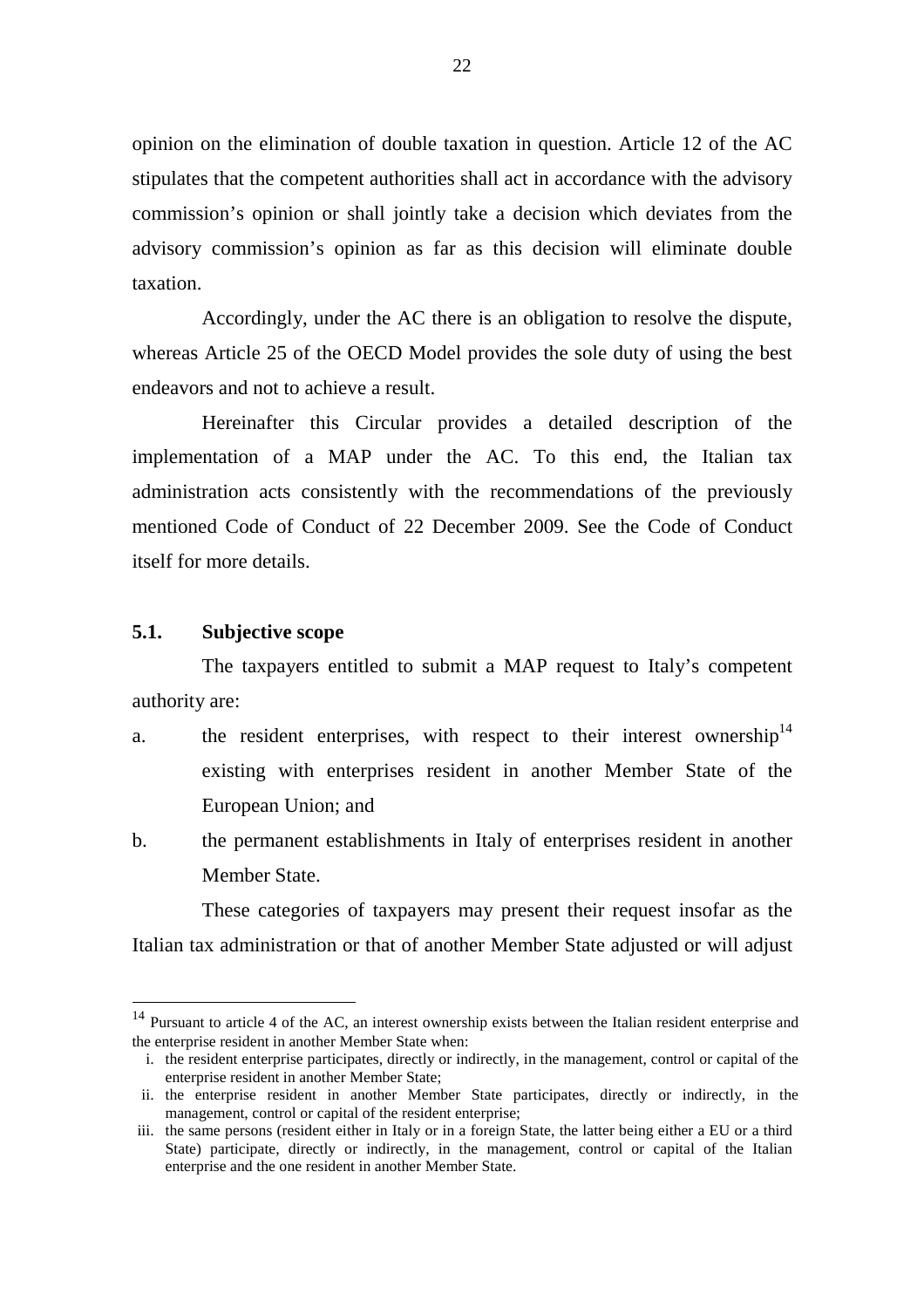the profits of associated enterprises resident in their jurisdiction or those of permanent establishments situated therein.

### **5.2. Objective scope**

Article 4 of the AC lays down the arm's length principle. Article 1 outlines the scope of the AC, whereby "*this Convention shall apply where, for the purposes of taxation, profits which are included in the profits of an enterprise of a Contracting State are also included or are also likely to be included in the profits of an enterprise of another Contracting State on the grounds that the principles set out in Article 4 and applied either directly or in corresponding provisions of the law of the State concerned have not been observed*".

The above entails that in the event the Revenue Agency adjusts upwards the profits of an associated enterprise, the only relevant domestic rules entitling the taxpayer to have access to the AC are the transfer pricing rules provided for by Article 110, paragraph 7, and Article 9, paragraph 3, of the Income Tax Code.

In other words, taxpayers who have grounded their MAP requests based on claims other than those referred to the violation of transfer pricing rules (including those regarding the so-called "inherency" of costs based on Article 109, paragraph 5 of the Income Tax Code) will be denied access to the procedure. Within this scenario the competent authority – after having obtained the opinion of the Agency – informs the taxpayer about the exact scope of the items falling within the MAP, limiting the discussions solely to transfer pricing adjustments.

### **5.3. Serious penalties**

As regards the legal grounds preventing a MAP from being opened, Article 8, paragraph 1 of the AC stipulates that "*the competent authority of a Contracting State shall not be obliged to initiate the mutual agreement procedure or to set up the advisory commission referred to in Article 7 where legal or administrative proceedings have resulted in a final ruling that by actions giving*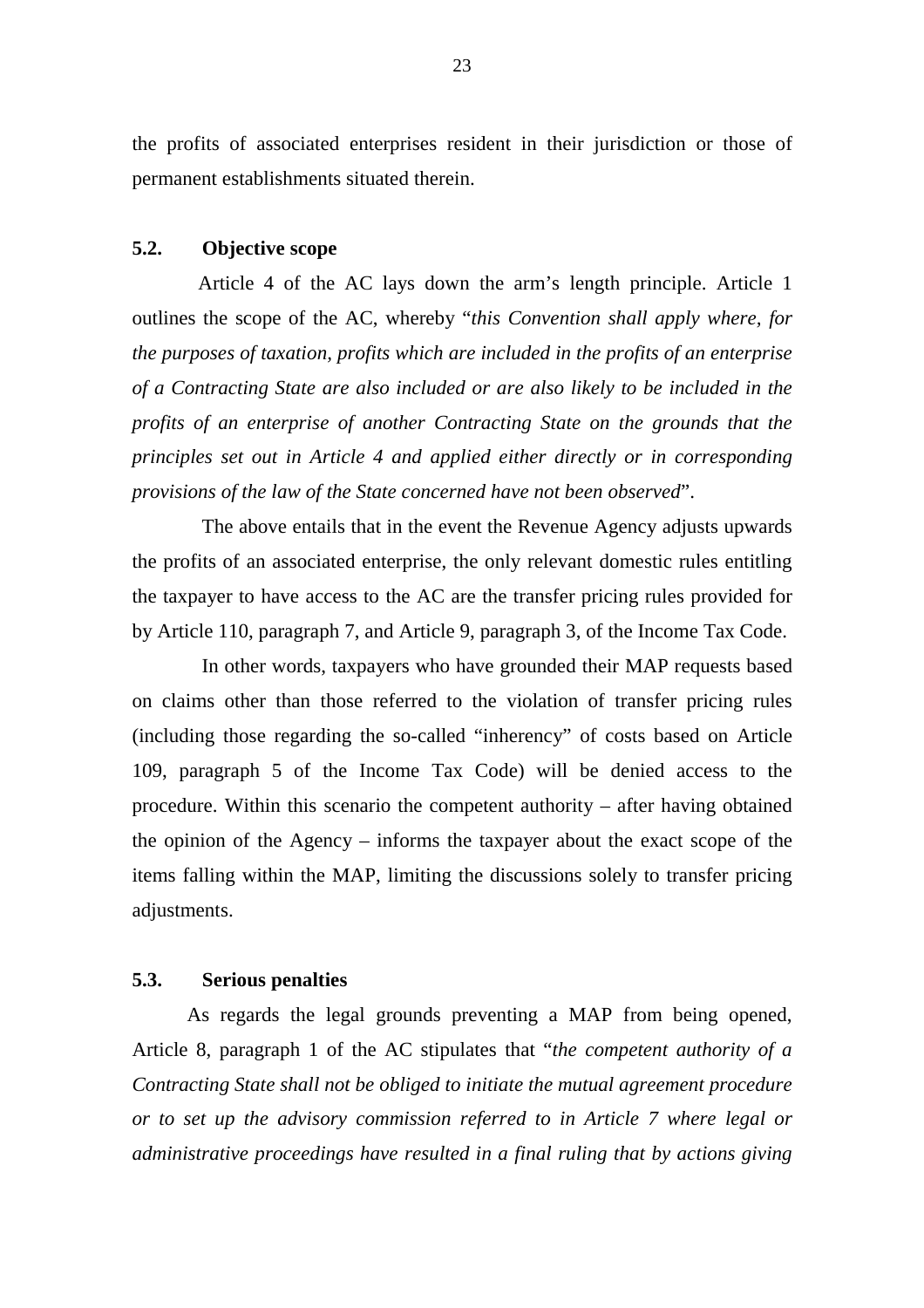*rise to an adjustment of transfers of profits under Article 4 one of the enterprises concerned is liable to a serious penalty*".

Moreover, paragraph 2 of the latter provision adds that "*where judicial or administrative proceedings, initiated with a view to a ruling that by actions giving rise to an adjustment of profits under Article 4 one of the enterprises concerned was liable to a serious penalty, are being conducted simultaneously with any of the proceedings referred to in Articles 6 and 7, the competent authorities may stay the latter proceedings until the judicial or administrative proceedings have been concluded*".

With respect to this issue, Italy has taken the view (by means of a unilateral declaration attached to the AC) that: "*the term 'serious penalties' means penalties laid down for illicit acts, within the meaning of the domestic law, constituting a tax offence*"*.* 

In this connection, the Code of Conduct recommends Member States – in light of the practical experience acquired on the issue – to clarify/amend "*their unilateral declarations … in order to better reflect that a serious penalty should only be applied in exceptional cases like fraud*"*.*

Against this background, it is worth noting that reference in the unilateral declaration to penalties applicable for tax offences has been construed in practice in exactly the same way as suggested by the Code of Conduct, i.e. by considering only the exceptional cases of a fraudulent behavior, generally not arising in transfer pricing cases.

Exceptional instances where access to MAP is precluded (a situation not occurred so far in Italy) mainly include cases where a fraudulent and/or fictitious behaviour arose, as described by Articles 2 (*Fraudulent Tax Return by means of invoices or other documents regarding non-occurred transactions*) and 3 (*Fraudulent Tax Return via other devious means*) of the Legislative Decree No. 74 of 10 March, 2000. In the above-mentioned situations the alleged transaction did not occur and/or the alleged price was not the one actually agreed amongst the parties. As a result, the focus is towards cases concerning the use of fictitious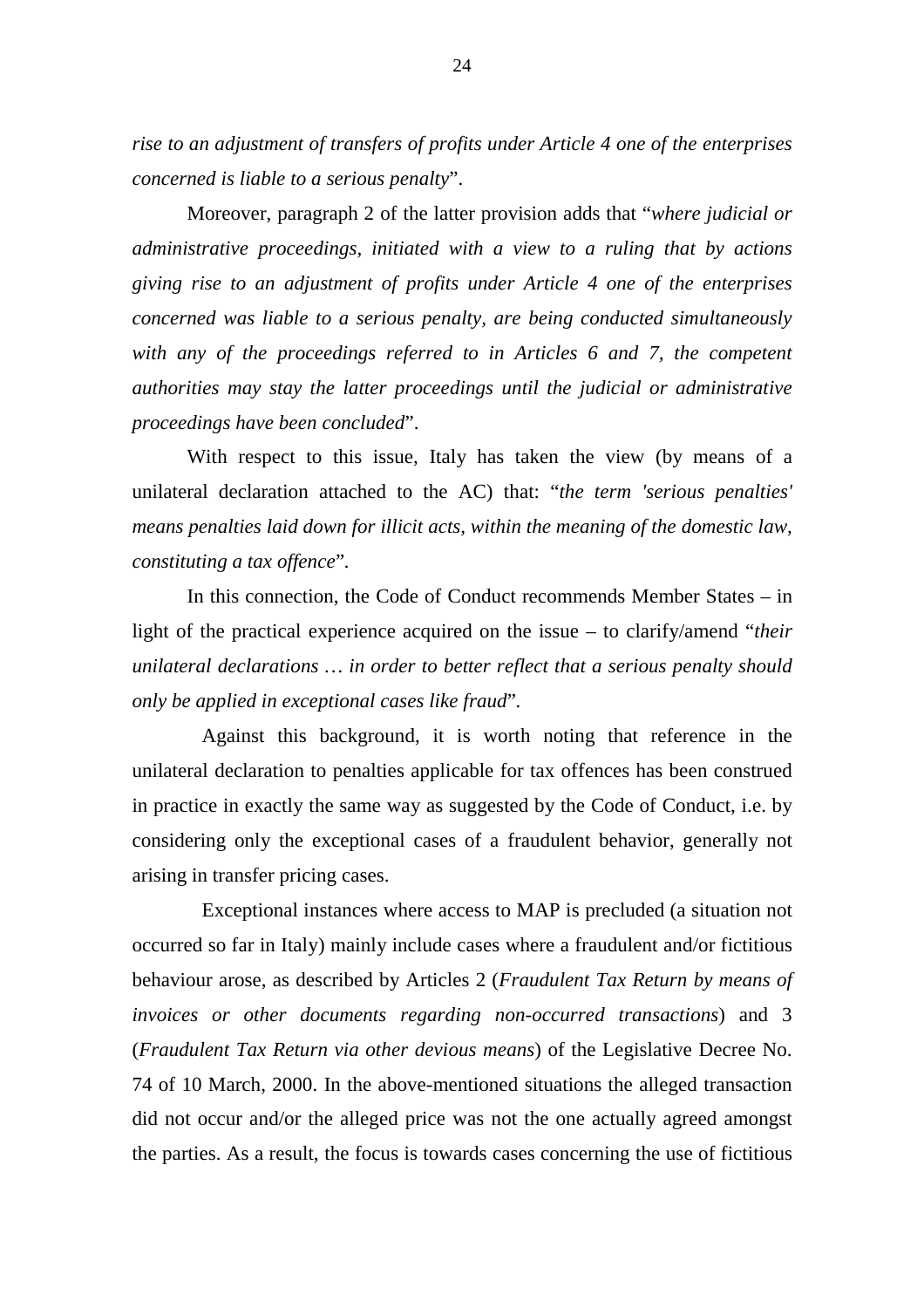invoices or other documents referring to "material facts" other than those actually occurred, and beyond any valuation of the consistency of the prices with the arm's length principle. In the latter regard, it is useful to recall the Supreme Court's judgment No. 14772 of 2002 where the judges, in holding the criminal liability of taxpayers charged with tax fraud, held that any reference to "pricing" was inappropriate as the transactions amongst the taxpayers themselves did never occur.

As regards in particular Article 3 (*Fraudulent Tax Return via other devious means*), such a behaviour in principle should be excluded as far as transfer pricing is concerned, considering that inconsistency with the arm's length principle should involve neither a fictitious accounting representation nor it could be possible to deem fraudulent behaviours those that are ordinarily documented by taxpayers.

As a result, transfer pricing issues – although a judicial prosecutor is always entitled to evaluate whether the topic is relevant for criminal purposes would fall out of the scope of application of Articles 2 and 3 of the Legislative Decree No. 74 of 2000. Yet, it seems theoretically possible that inconsistency with the arm's length principle – reflected in the accounting/tax returns – would fall in the "residual" scope of Article 4 (*Unfaithful Tax Return*) of the above mentioned Decree.

However, the Legislative Decree No. 74 of 2000 is clearly focused on tax crimes related with the process leading to the determination of the taxable base and the tax due. As also derives from the relevant governmental report attached to it, the Decree does not even exclude the valuation processes as such, although transfer pricing methods are deemed to be really complex tools in terms of arm's length valuation as well as of great consequence for the amounts involved.

Nevertheless, the above-mentioned provision of Article 4 should be tested against Article 7 (*Accounting and Balance-Sheet Records*) of the Legislative Decree No. 74 of 2000, which stipulates the exclusion of criminal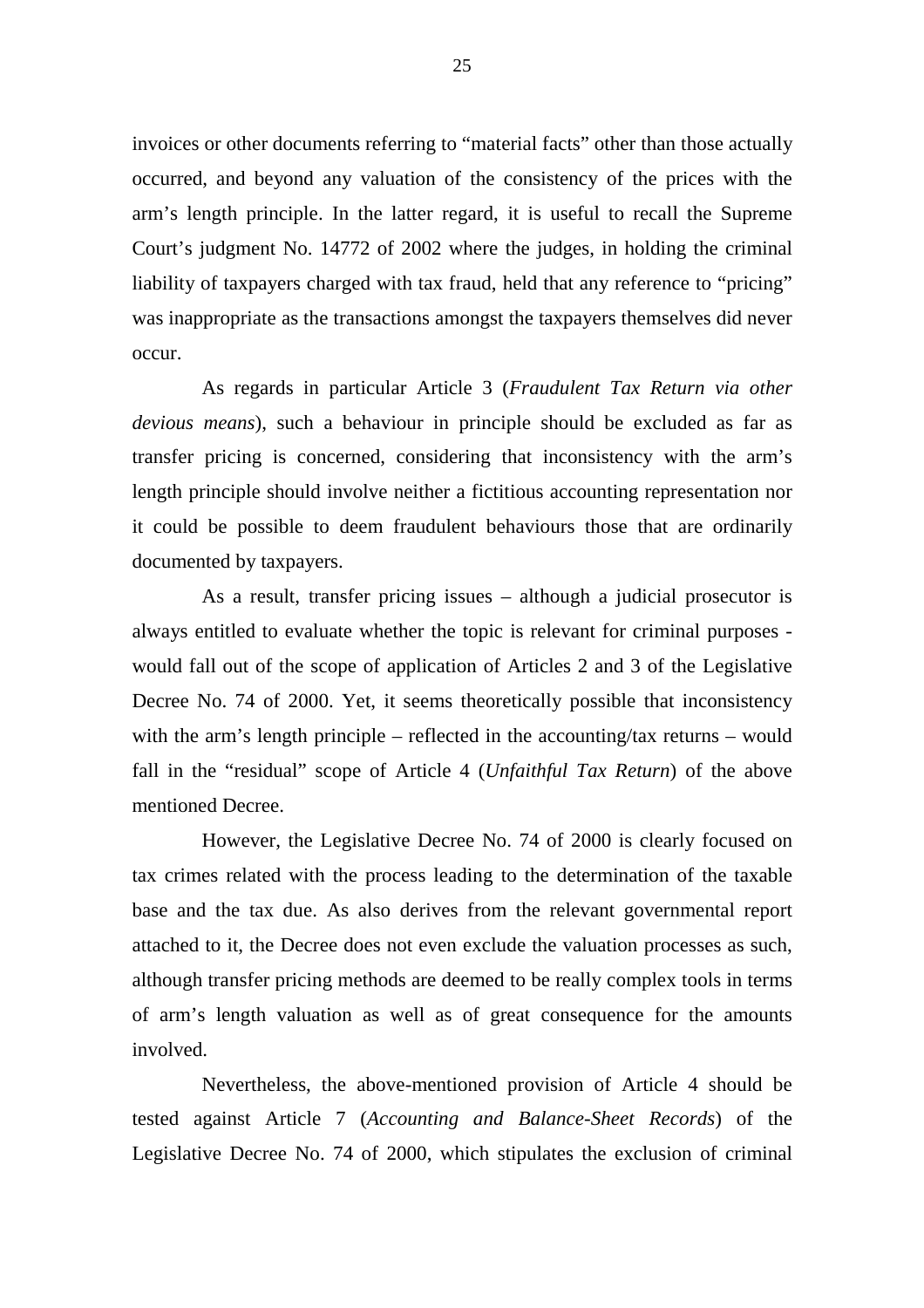liability for valuation assessments, such as those applying to transfer pricing cases as well. In this regard, the governmental report accompanying the Legislative Decree No. 74 of 2000 clarified that the provision "*aims at avoiding that the new legislation on tax crimes applies too strictly and involves 'criminal risk' also with respect to taxpayers that are not acting with the purpose of evading tax, since the topic of valuation is very much uncertain both from a statutory and a factual standpoint."*; the newly introduced provisions *"may be deemed as causes of exclusion, iuris et de iure, of a willful criminal tax behavior*".

It stems from the above that Italy's choice to limit the application of Article 8 of the AC to tax offences – without extending its scope to administrative penalties as well – is deemed to be construed consistently with the recommendation of the Code of Conduct suggesting to limit its enforceability to fraudulent behaviours only (i.e. in principle not arising in transfer pricing cases) or to the exceptional circumstances of wilful tax evasion by the taxpayer, actually not occurred yet in Italy's experience.

#### **5.4. Terms for MAP submission**

Pursuant to Article 6, paragraph 1, of the AC, "*The case must be presented within three years of the first notification of the action which results or is likely to result in double taxation within the meaning of Article 1*".

The expression "*first notification of the action*" must be construed in the most favorable way to the taxpayer. This entails that the three-year period within which the request must be submitted elapses from the date in which the tax assessment leading to economic double taxation was notified.

The taxpayer may opt to present the MAP opening request prior to the date where the assessment notice has been notified, e.g. where the audit report has been delivered. In any event, in a manner consistent to what is stated in paragraph 5, (b) of the Code of Conduct, the initial term of the two-year period for completing the procedure will start on the latest of the following dates: (i) the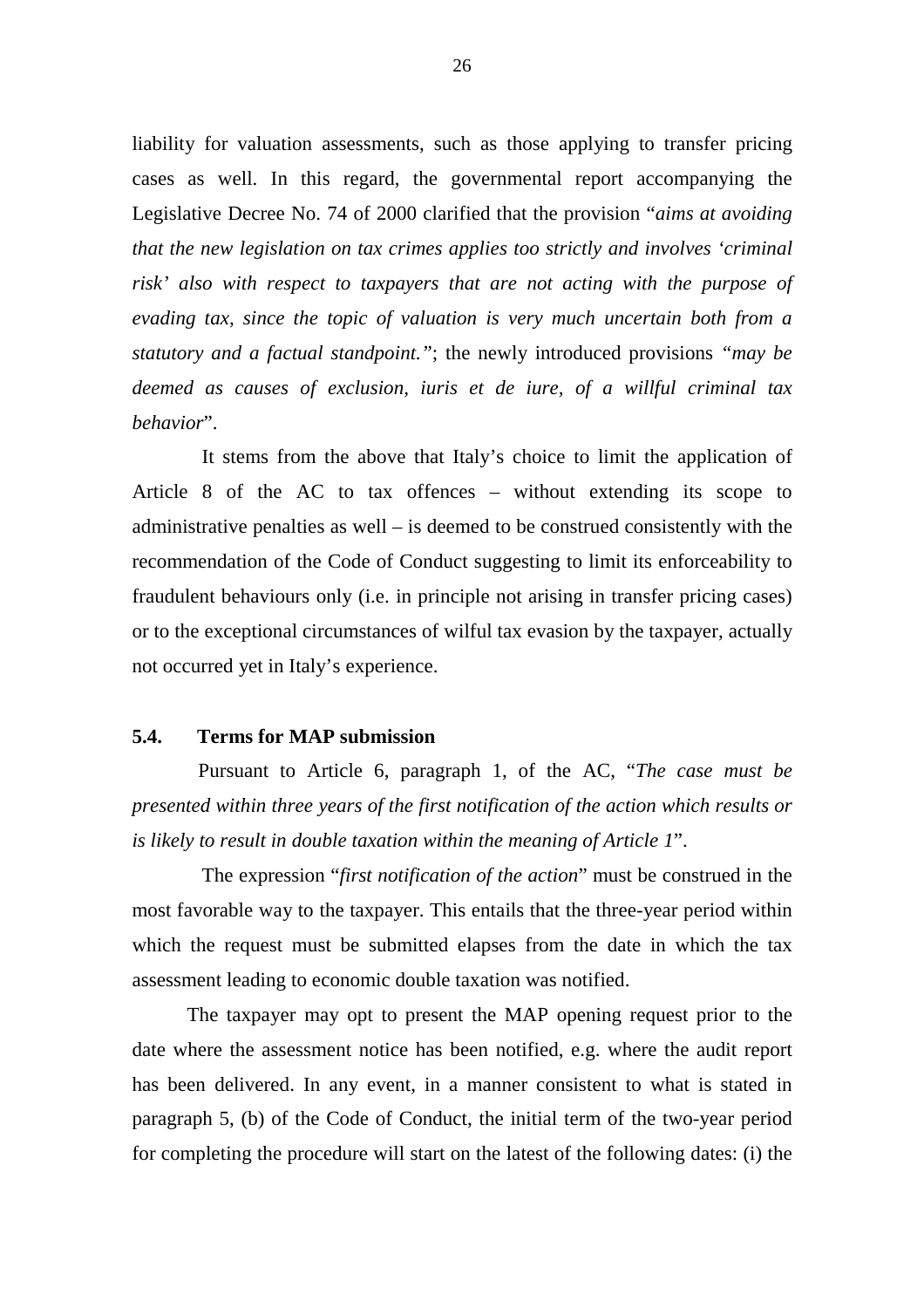date of the tax assessment notice; (ii) the date on which the competent authority receives the request and the minimum information to work the MAP.

Should the MAP request be submitted by the other associated enterprise in the other Contracting State interested by the procedure, it will be relevant the date promptly communicated by the foreign competent authority.

### **5.5. Contents and submission of a MAP request**

In the event a MAP has been initiated by a taxpayer resident in Italy under the AC, the opening request has to be submitted in free form and sent via letter with advice of delivery to the Ministry of Economy and Finance, Finance Department – International Relations Directorate, or hand-delivered to the same Directorate with receipt of a copy of the first page of the request stamped by the secretariat and bearing the date of receipt. It is allowed and advised to submit relevant documentation supporting the request in an electronic format.

It is also confirmed that, in addition to the advisors representing taxpayers other than individuals, the procedure may be activated by the general or special taxpayer's attorney. Within this scenario, the proxy must be conferred pursuant to what is provided for by Article 63 of the Presidential Decree No. 600 of 1973.

The submission of the request for activating the mutual agreement procedure does not require the payment of a fee, in a manner pursuant to the recommendation contained in paragraph 6.1, (e) of the Code of Conduct.

Under paragraph 5, (a) of the Code of Conduct, the MAP request must contain at least the following information:

- 1. identification (such as name, address, tax identification number) of the enterprise that presents its request and of the other parties to the relevant transactions;
- 2. details of the relevant facts and circumstances of the case, including details of the trade relations between the enterprise and the other parties to the relevant transactions;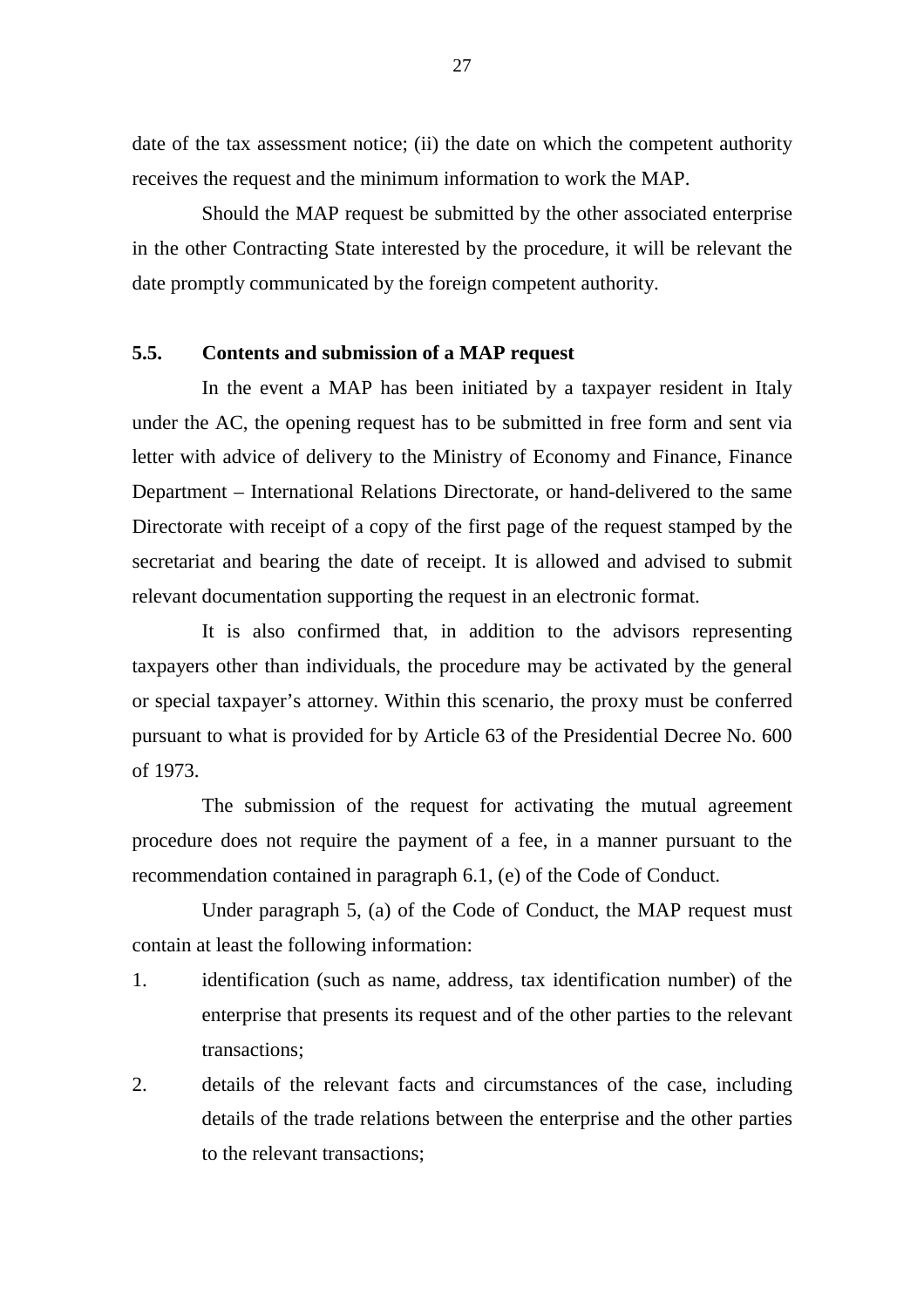- 3. identification of the tax periods concerned by the procedure;
- 4. copies of the tax assessment notice, tax audit report or equivalent leading to the alleged double taxation;
- 5. details of any appeals and litigation procedures initiated by the enterprise or the other parties to the relevant transactions (e.g. enterprises part of a tax consolidation group, associated enterprises etc.) and any court decisions concerning the case;
- 6. an explanation by the enterprise of why it considers that the principles set out in Article 4 of the Arbitration Convention have not been observed, with specific reference to: a description of the transactions incurred between associated enterprises subject to adjustments and the transfer pricing method adopted by the enterprise involved, including the underlying reasons upon which the enterprise considers that the methodology adopted leads to results consistent with the arm's length principle;
- 7. an undertaking that the enterprise shall respond as completely and quickly as possible to all reasonable and appropriate requests made by the competent authority and have documentation at the disposal of the competent authorities; and
- 8. any specific additional information requested by the competent authority within two months upon receipt of the taxpayer's request;
- 9. an indication if the case may be that the transactions falling within the scope of the MAP have been properly documented either pursuant to Article 26 of the Law Decree No. 78 of 31 May 2010, converted with amendments by Law No. 122 of 2010 or pursuant to equivalent documentation requirements imposed by the domestic legislation of the other Member State.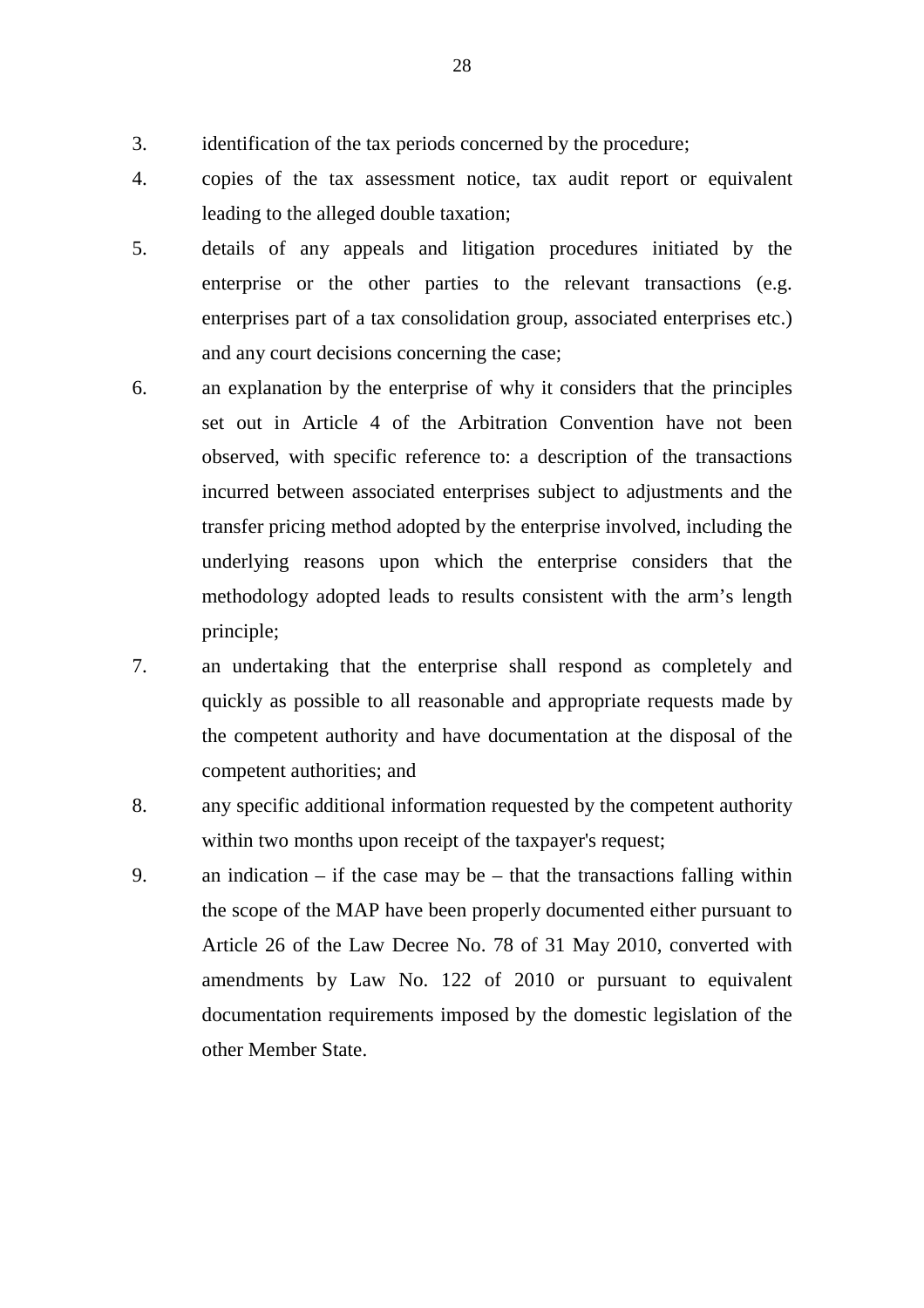### **5.6. Interplay with domestic legal proceedings**

Article 7, paragraph 1, second part, of the AC stipulates that "…*where the case has so been submitted to a court or tribunal, the term of two years referred to in the first subparagraph shall be computed from the date on which the judgment of the final court of appeal was given*".

However, paragraph 3 of the said article states that: "*Where the domestic law of a Contracting State does not permit the competent authorities of that State to derogate from the decisions of their judicial bodies, paragraph 1 shall not apply unless the associated enterprise of that State has allowed the time provided for appeal to expire, or before a decision has been delivered*".

As Italy is one of those jurisdictions where administrative authorities cannot deviate from the decision of a judicial body, Article 7, paragraph 1 of the AC does not apply in the event a decision of a judicial authority occurred. In other words, within this scenario access to the arbitration phase is prevented.

The arbitration phase may be activated only and insofar as the associated enterprise has allowed the time provided for the appeal to expire, or has withdrawn any such appeal before a decision has been delivered. Moreover, should the request for opening the procedure be submitted before withdrawing from the judgment, the term of two years - pursuant to what is established in Article 7, paragraph 1, second period, and paragraph 3 - runs from the date in which the enterprise has withdrawn from the first grade of appeal.

Accordingly, in the event the taxpayer simultaneously submit a MAP opening request and carry on the appeal against the assessment notice (regarding elements thereof pertaining to the adjustments leading to double taxation), the existence of a litigation proceeding does not prevent the mutual agreement procedure to begin and/or the competent authorities to exchange views regarding the case or information on the pending judicial proceeding.

However, in the event a judicial decision occurred and yet double taxation has not been eliminated, the latter will not be removed unless the foreign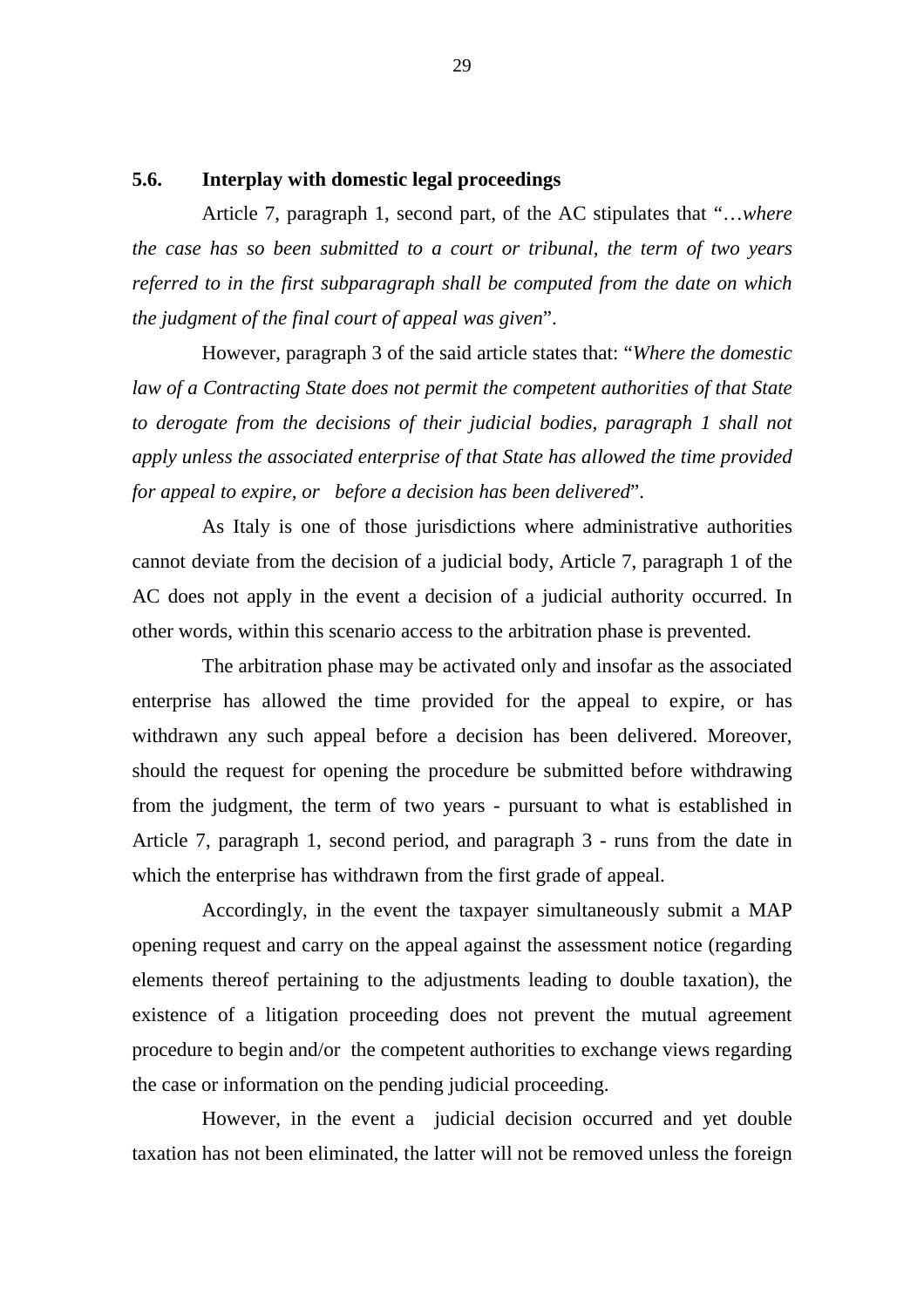competent authority signs a mutual agreement consistent with the domestic judicial decision.

In any case the taxpayer can appeal on issues other than those falling into the scope of the mutual agreement procedure.

In this regard, it is necessary to recall the legal grounds of the appeal concerning the application of tax penalties, somehow linked to the transfer pricing adjustments falling into the scope of the MAP.

In particular, the possibility granted for the taxpayer to carry on the domestic legal proceeding is excluded insofar as the legal ground of the appeal is based upon the illegitimacy arising from the application of the penalties as a result of the alleged unreasonableness of the adjustments. In the latter case, the challenge is strictly intertwined with that related to the legitimacy of the adjustment subject of discussions in the MAP. Accordingly, the taxpayer must dismiss this legal ground as well.

Notwithstanding the above - and with sole reference to the application of tax penalties - the taxpayer may carry on the judicial proceeding in the event the legal grounds substantiating his appeal relate to; (i) the unlawfulness of the penalties charged because of the mistaken application of Article 1, paragraph 2 *ter*, of the Legislative Decree No. 471 of 1997 (by means of which penalties connected with transfer pricing adjustments do not apply whenever, in the course of a visit/examination/audit, the taxpayer hands over to the Tax Administration appropriate documentation, compliant with the relevant Regulations of the Director of the Revenue Agency, instrumental to prove the consistency of the methodology adopted with the arm's length principle); (ii) ) the unlawfulness of the penalties charged because of the uncertain conditions concerning the scope and application of Article 110, paragraph 7 of the Income Tax Code, pursuant to Article 10, paragraph 3 of Law No. 212 of 27 July 2000 (laying down the socalled "Taxpayer's Chart").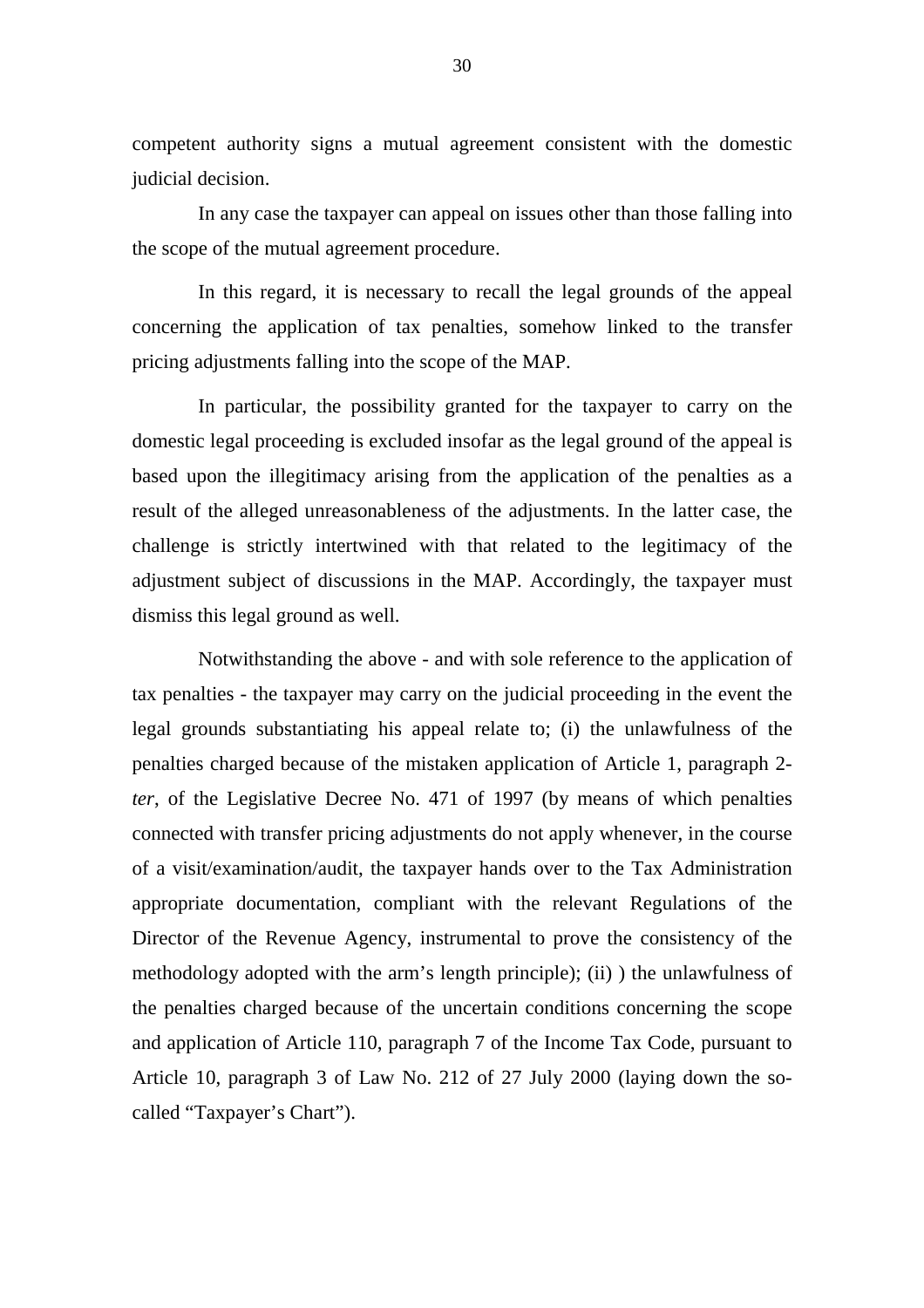With respect to these legal grounds, although the challenges are linked with the main claim concerning transfer pricing, yet they are referring to elements other than those falling into the scope of the MAP. As a result, they do not trigger the consequence for the taxpayer of being forced to withdraw from the appeal. Indeed, the taxpayer would be interested in upholding his claims during the appeal in order to avoid the application of penalties in case Italy would be attributed the taxing rights upon conclusion of the MAP.

#### **5.7. Suspension of tax collection**

Based upon Article 3, paragraph 2, of Law No. 99 of 1993 which ratified the AC, pending both the agreement procedure and the potential arbitration phase, the Revenue Agency may authorize the suspension either of the tax collection or of any other enforcing act regarding the amount of greater taxes assessed on the basis of Article 110, paragraph 7 of the Income Tax Code and related interest and penalties.

The administrative suspension procedure is strictly intertwined with the acceptance of the MAP opening request submitted by the taxpayer under the AC.

The suspension request must be submitted to the Revenue Agency – Central Assessment Directorate – via the Office responsible for the issue of the assessment notice, copying also the Ministry of Economy and Finance, Finance Department - International Relations Directorate.

The request must contain the following elements:

- a) identification (name, address and tax identification number) of the taxpayer;
- b) express reference to the submission of a MAP opening request, and subsequent acceptance by the Ministry of Economy and Finance, Finance Department;
- c) detailed information regarding any potential litigation in which the assessed taxpayer or any related party thereof is involved, such as the consolidating enterprise;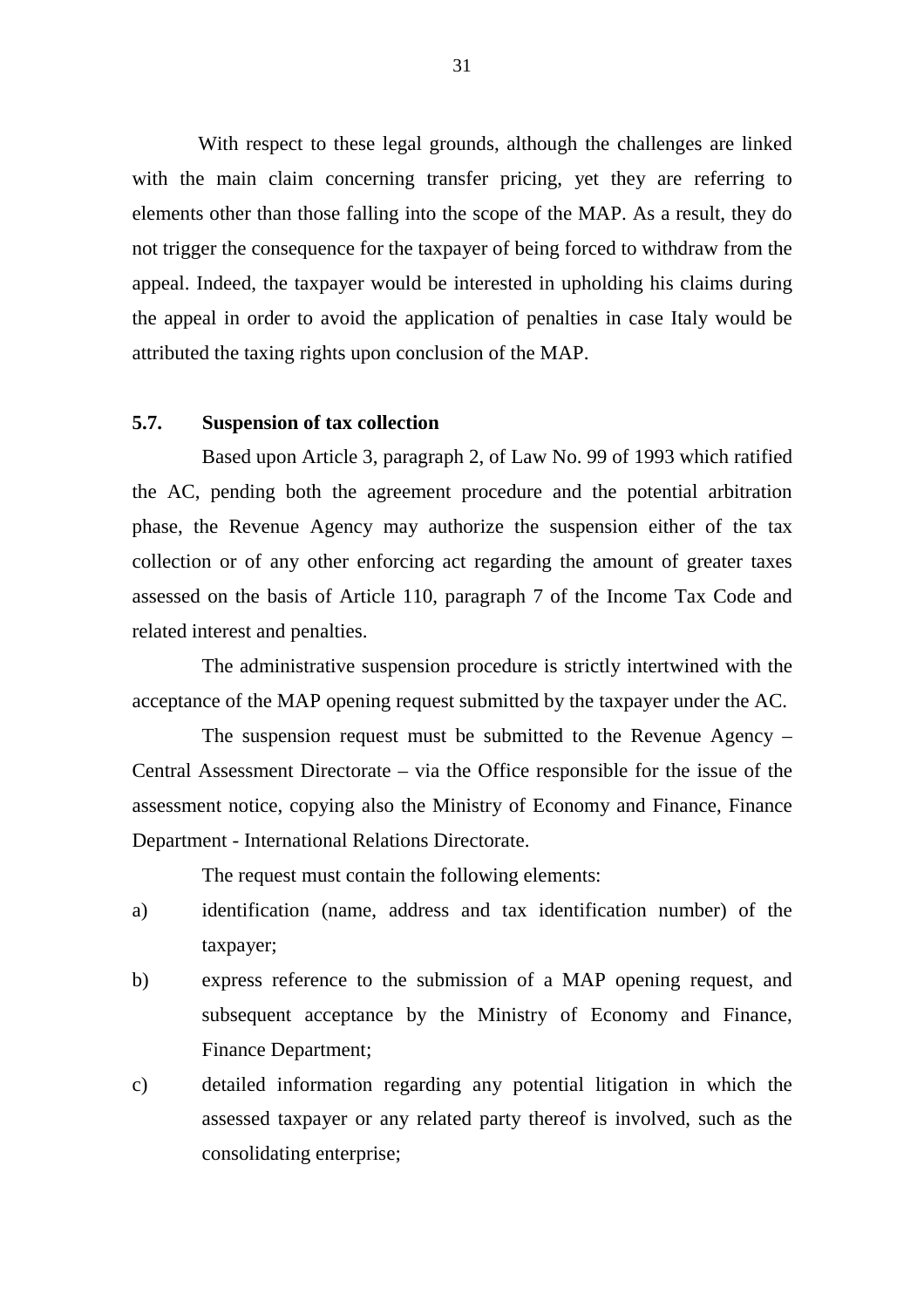Moreover, in light of the timing regarding the tax collection procedure, the request should preferably contain, in an Annex to the request:

- a) copy of the MAP opening request;
- b) copy of the note with which the Ministry of Economy and Finance informs the taxpayer of the opening of the procedure;

c) copy of the enforcing acts, if any.

The act authorizing for the suspension of the tax collection or any other enforcing decree is signed by the Commissioner of the Revenue Agency and transmitted to the competent Regional or Provincial Directorate for the issuance of the formal suspension of the tax collection. The Regional or Provincial Directorate will be responsible for evaluating the need of a proper warranty to pledge the tax amount due.

As concerns the identification of the final term related to the effectiveness for the suspension of the tax collection, it normally corresponds to the date in which the AC procedure is concluded.

It must be highlighted that in the event the taxpayer is carrying on at the same time an appeal against the same items falling into the scope of the MAP, the authorization to the suspension of the tax collection or any other enforcing act is granted on condition that the taxpayer withdraws from the appeal.

The underlying rationale of the above requirement is that the AC procedure is taken into consideration as a whole, on the basis of what is stated in Article 3, paragraph 2, of Law No. 99 of 1993, which ratified the AC. In other words, the AC procedure is construed from a "dynamic viewpoint", i.e. as a procedure aimed at settling controversies outside the domestic judicial system and the remedies provided thereof, including in particular those allowing the suspension of the tax collection in the event certain requirements are met.

Within the context of the AC procedure, the suspension is provided for by the above-mentioned Article 3, which must be read - in conjunction with the MAP within which the suspension request is submitted  $-$  as an alternative to the domestic appeal and to the suspension of the tax collection granted in the context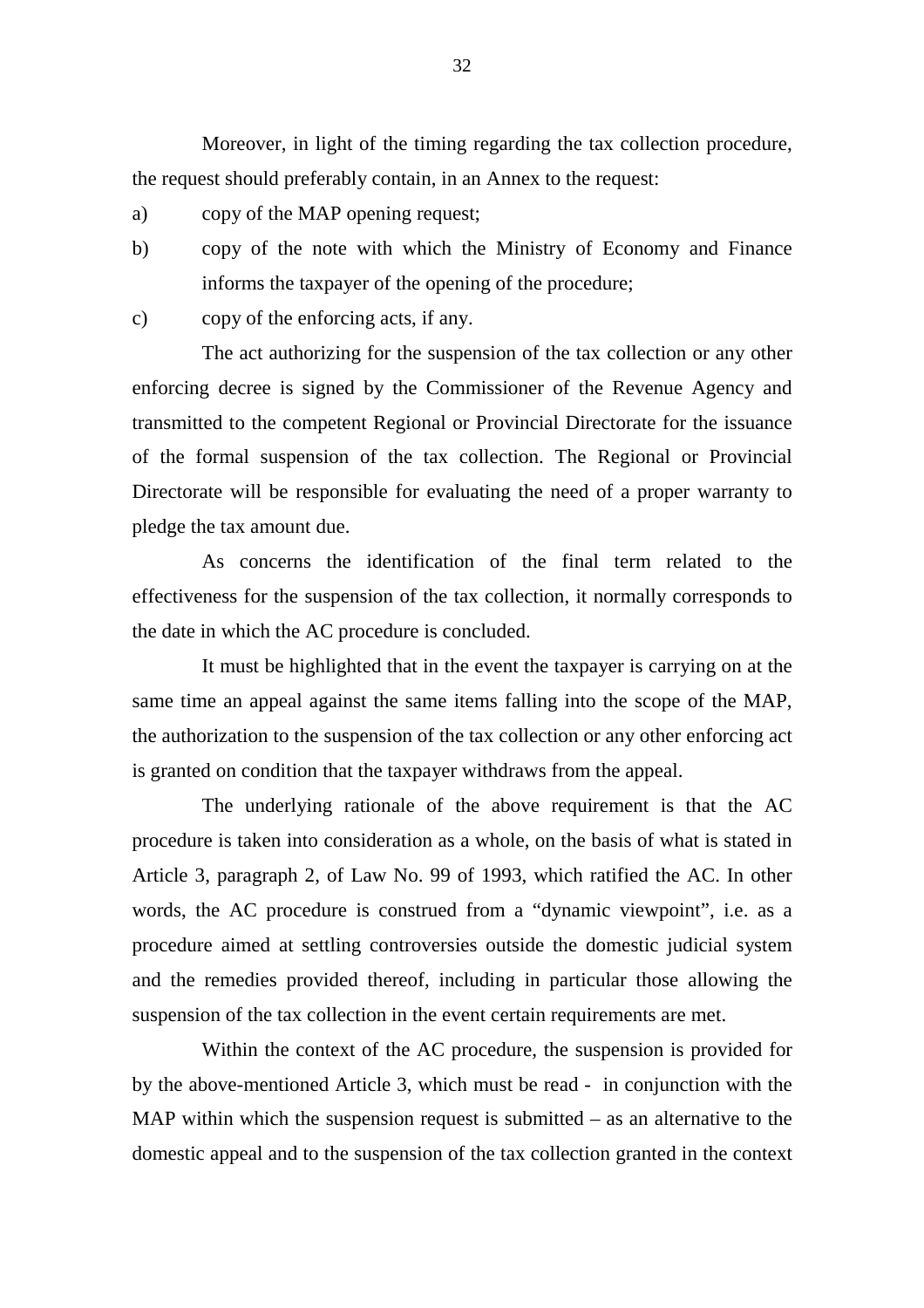of a judicial proceeding pursuant to Article 47 of the Legislative Decree No. 546 of 1992.

What has been stated so far is consistent with EU law – which takes into account national tax legislations that cannot be derogated – and in particular the Code of the Conduct, which recommends "… *to take all necessary measures to ensure that the suspension of tax collection during cross-border dispute resolution procedures under the Arbitration Convention can be obtained by enterprises engaged in such procedures, under the same conditions as those engaged in a domestic appeals/litigation procedure*…"

With reference to the procedural alternative above, relevant domestic legislation is grounded in paragraph 3 of Article 7 of the AC and in the considerations included in the prior point 5.6 of the current Circular.

In other words the act of suspension of the tax collection - according to the domestic provision conferring the discretionary power to grant it  $-$  is structured jointly with the AC MAP, within which the request may be submitted, but as an alternative to the ordinary procedures to be pursued for the judicial or administrative suspension of the tax collection.

#### **5.8. Procedural phases**

The Ministry of Economy and Finance, Finance Department – International Relations Directorate, acknowledges receipt of a taxpayer's request to initiate a mutual agreement procedure within one month from the receipt of the request, carrying out in the meantime an evaluation of the subjective and objective admission criteria, potentially involving the Revenue Agency by asking for its advice on controversial issues.

Consistently with the recommendations set out in the Code of Conduct, the Italian competent authority will inform the taxpayer within two months from the submission of the opening request as either to its acceptance or the need for providing additional information. In the first scenario the opening date of the procedure corresponds with that in which the request was duly submitted with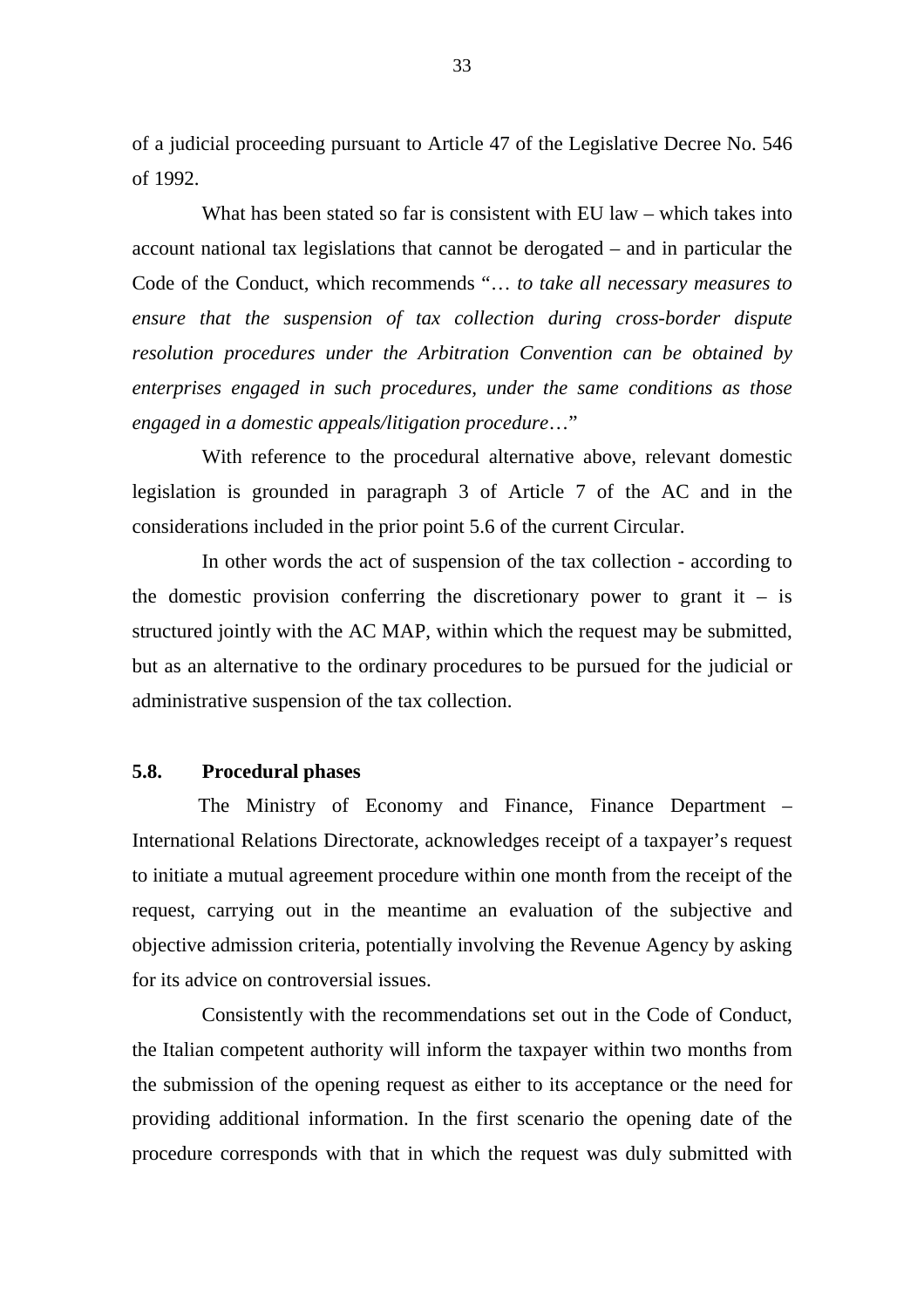minimum documentation attached, whereas in the other case it corresponds with the date in which the additional requested documentation was submitted.

In the event the request appears to the competent authority to be wellfounded but it is not itself capable of eliminating double taxation, it will inform the other Contracting State of its decision to open a MAP after receiving the advice of the Revenue Agency

The Revenue Agency, once being informed of the opening of the procedure, will move on by issuing the relevant acts within its areas of discretion (first and foremost, the act granting the suspension of the tax collection or of the enforcing act).

In the two years following the opening of the MAP (or subsequent to the taxpayer's withdrawal from the tax appeal) the competent authorities of the two States shall endeavor to reach an agreement for the elimination of double taxation. Should the two authorities not be able to settle the controversy within the envisaged timeframe, an advisory commission must be established for the initiation of the arbitration phase.

Therefore, it is apparent the need for speedy consultations once one of the two competent authorities has accepted the MAP opening submission by the taxpayer. In this latter regard as well, the Italian tax administration aims at being consistent to the fullest possible extent with the procedural and time recommendations contained in the Code of Conduct, as illustrated in the chart below: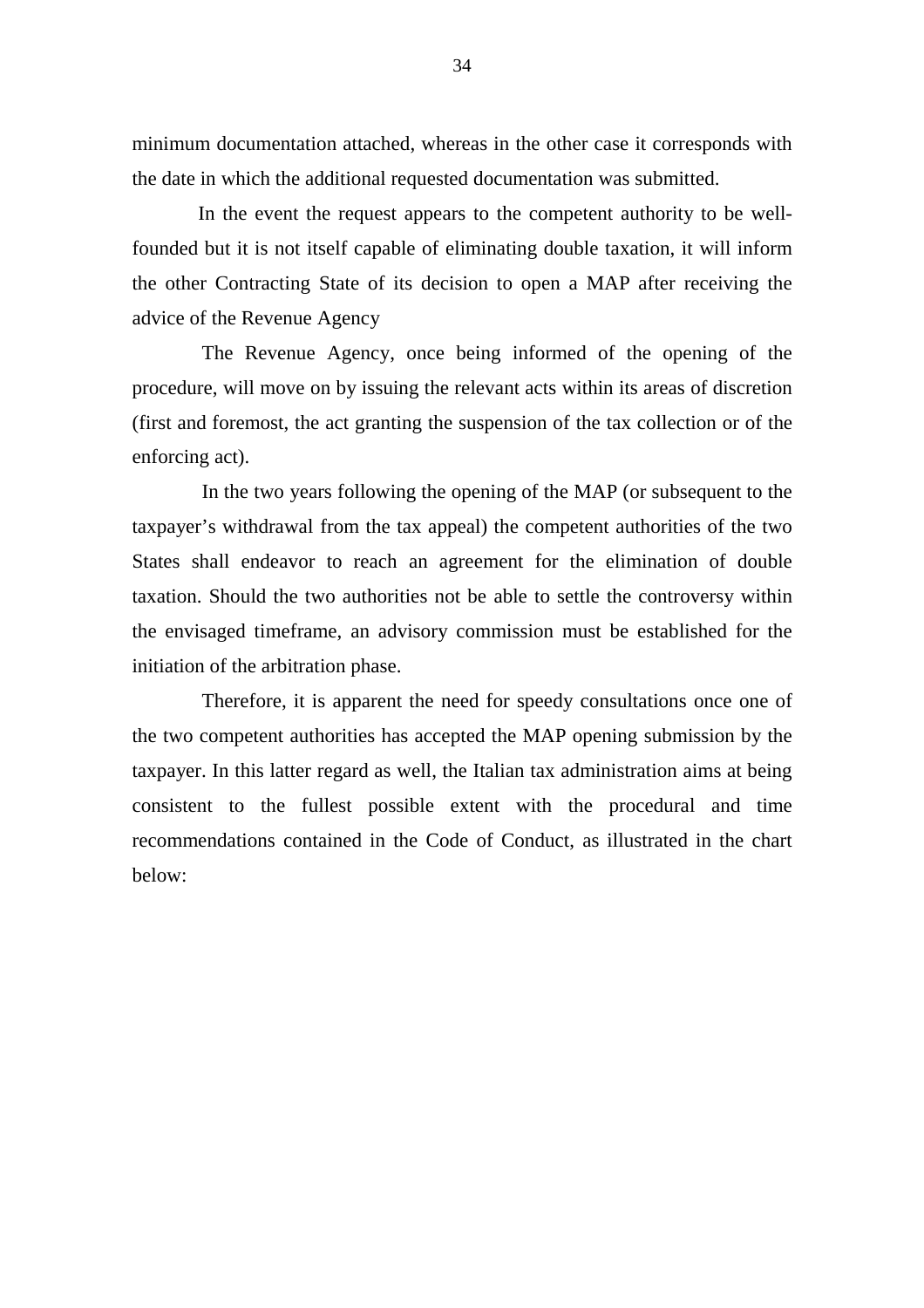

#### **TIMELINE OF THE TWO-YEAR TIMEFRAME OF A MAP**

However, it is important to pinpoint to a number of factors which at times may hamper the respect of the above described timeframe, such as, e.g., the different approach that the competent authority of the other State may follow in analyzing the issue at stake in the procedure, in particular with reference to the most complex ones.

The relationship between the competent authorities, aimed at resolving instances of double taxation, is conducted via the written exchange of position papers and, where necessary, with the organization of face-to-face meetings (let alone the role of the taxpayer as described in the following point 5.9 of the current Circular). As a rule, the competent authority of the country in which the tax assessment has been made which result in double taxation, will first send the position paper to the competent authority of the other Contracting State involved in the case.

The language ordinarily used for the drafting of the position papers is English, which is also admitted for documentation attached to the MAP opening request as well as for additional documentation submitted where necessary.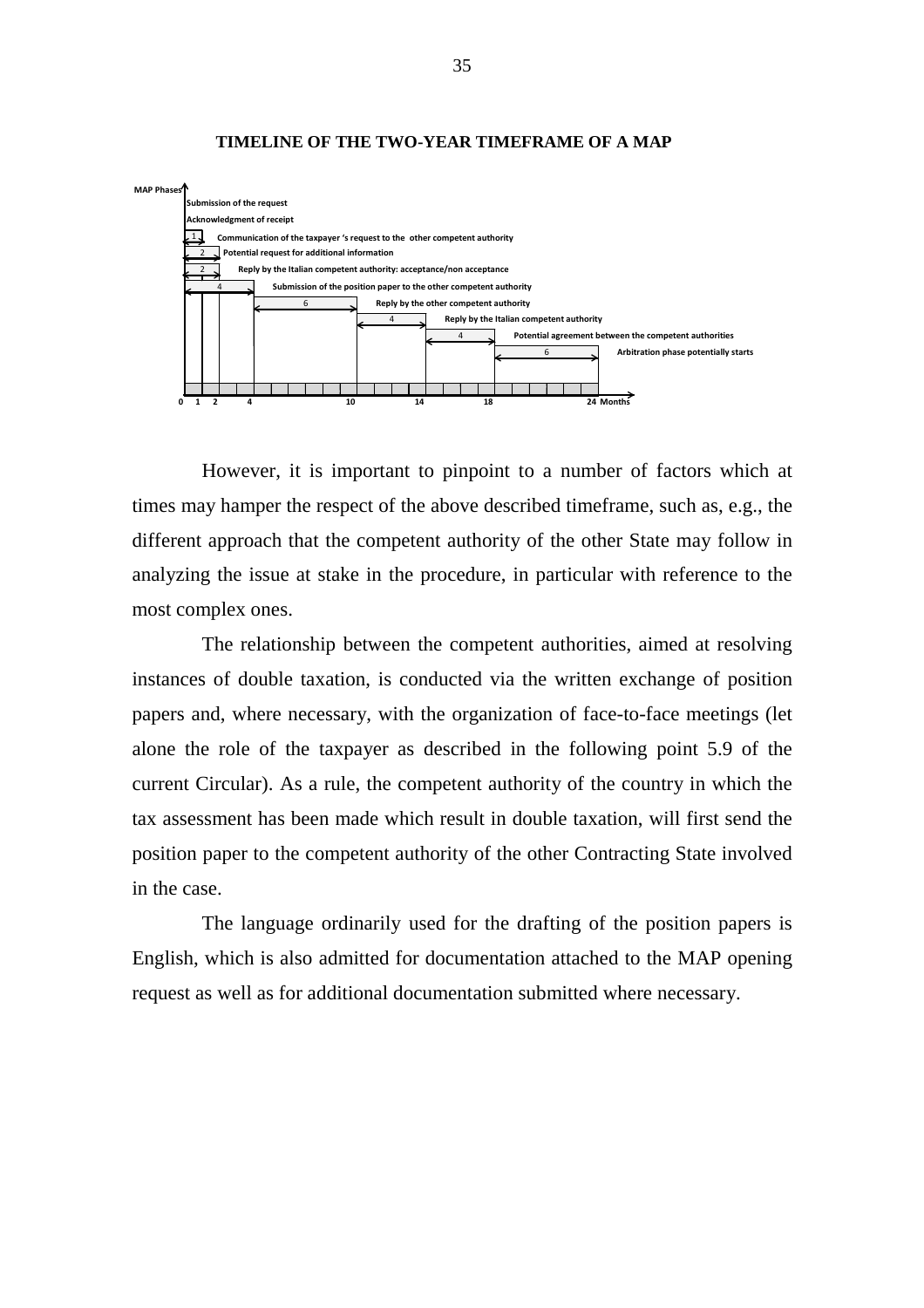## **5.9. The role of the taxpayer**

The same analysis carried out at point 4.2.9 with respect to mutual agreement procedures opened on the basis of a bilateral tax treaty is applicable here.

This entails that the taxpayer is not directly involved in the dialogue between the competent authorities, although he is required to be co-operative by describing thoroughly the case at stake and promptly providing additional information, if any.

Moreover, in light of the complexity embedded in transfer pricing issues the taxpayer is entitled to take the initiative and submit to the competent authority facts and arguments concerning the case at stake, which may be jointly evaluated by the Finance Department and the Revenue Agency.

Furthermore, pursuant to the recommendation contained in paragraph 6.3 (b) of the Code of Conduct, the taxpayer will be kept informed of all significant developments during the course of the procedure.

### **5.10 Conclusion of a MAP**

The MAP is concluded by:

- a. the agreement between the competent authorities reached within two years from the initiation of the procedure or within a greater term as agreed between the competent authorities and the taxpayers involved; or
- b. the agreement between the competent authorities reached within six months following the issuance of an opinion by the advisory commission, pursuant to it or in derogation on the base of Article 12, paragraph 1, of the AC.

The agreement is notified to the taxpayer by the competent authority. The Revenue Agency is promptly informed and, if the case, provides any relevant information concerning the submission by the taxpayer of a tax refund or relief request, plus penalties and interest.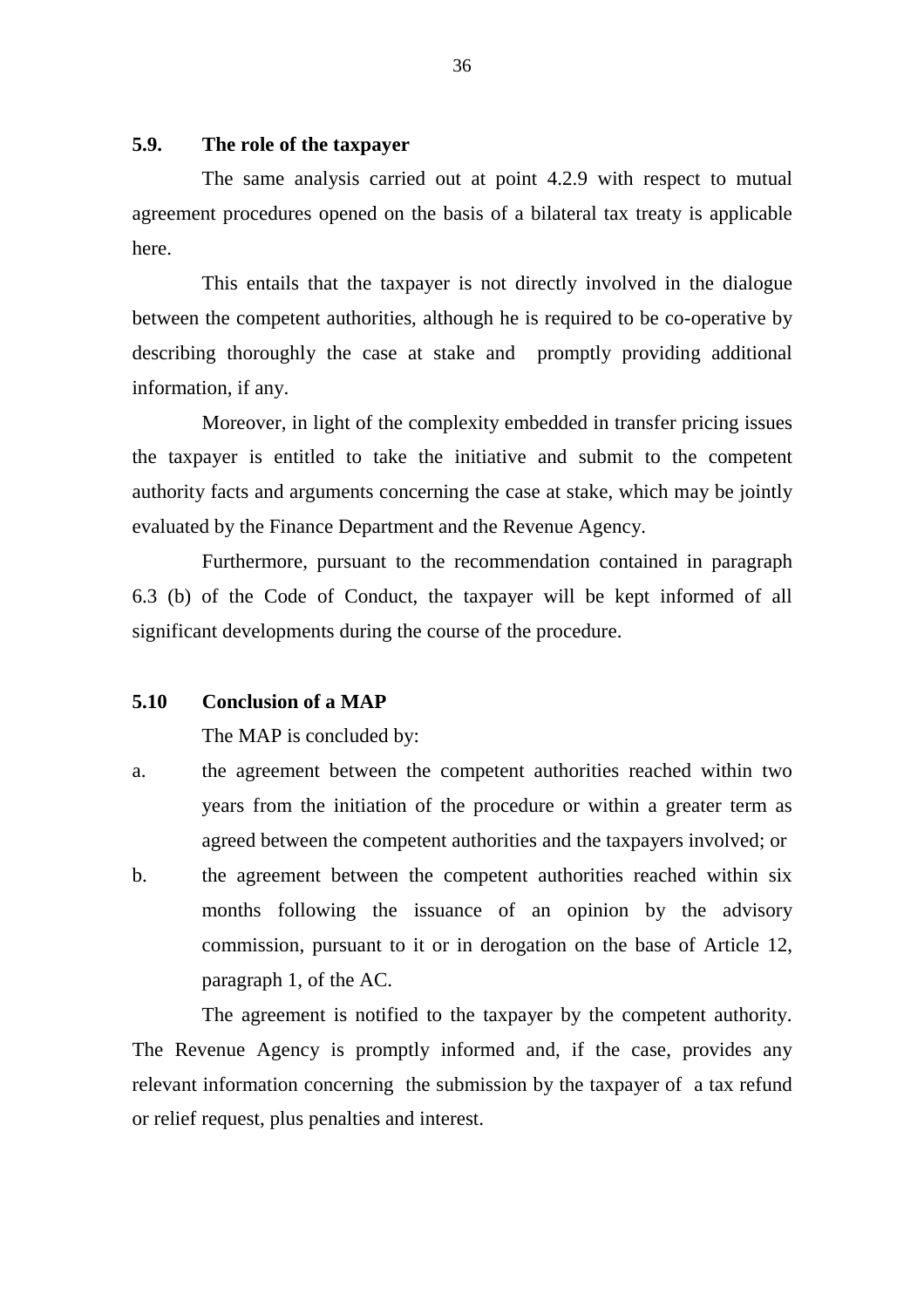Pursuant to Article 3, paragraph 1, of Law No. 99 of 1993, on request by the taxpayer the Commissioner of the Revenue Agency will formally authorize the refund or relief regarding the amount of tax not due as a result of the conclusion of the MAP or arbitration procedure.

### **6. THE ROLE OF THE REVENUE AGENCY**

In light of what has been stated so far, the Revenue Agency supports the Italian competent authority in the various stages of the international dispute, irrespective of whether the MAP has been started based upon a DTC or according to the AC.

In particular, the Revenue Agency provides the legal and technical support during the initial stage of establishing the position of the Italian competent authority *vis-à-vis* the foreign counterpart. Afterwards, the Agency will stand next to the competent authority in the negotiation stage, by submitting a proposal instrumental to reach a potential bilateral agreement. This holds true also where the outcome of the agreement struck by the competent authorities would result in a downward adjustment of the taxable income. Finally, during the arbitration phase, the Agency gathers all the relevant information required and carries out the analysis requested by the advisory commission.

From an operational standpoint, the Agency is responsible for the procedures regarding the suspension of the tax collection or the enforcement measures triggered as a result of assessment notices adopted by the Italian tax administration. By the same token, the Agency puts in place all the measures necessary for a consistent implementation of the mutual agreement achieved with a foreign competent authority at the end of a MAP or an arbitration procedure.

Based on this premise - and in light of the increasing number of MAPs in which Italy is involved, either initiated by resident taxpayers or by foreign enterprises via their respective competent authorities - it is expected a greater involvement of the territorial bodies of the Agency and at the same time it is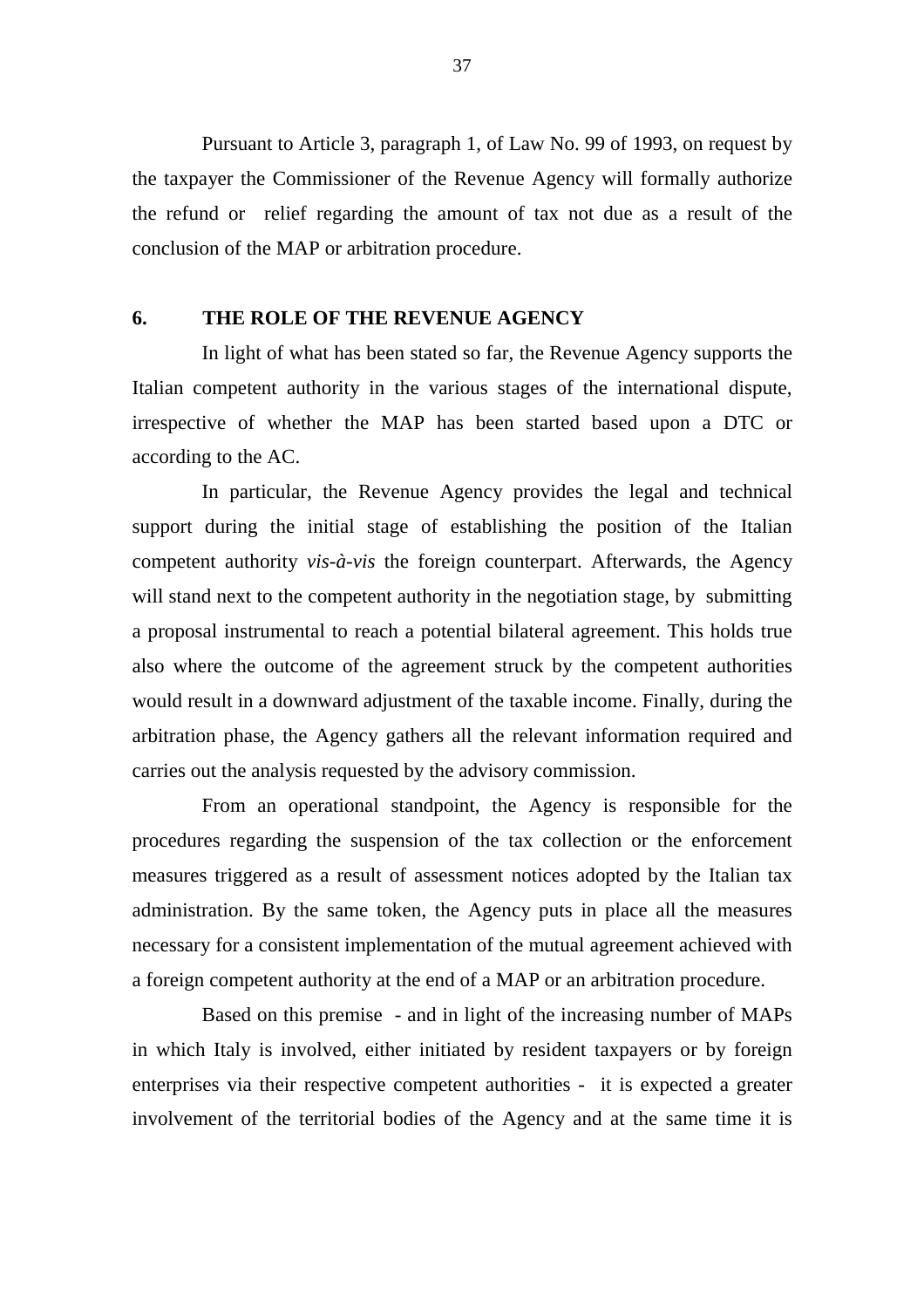necessary to clarify their specific role with the view of assuring their full participation in the management of international disputes.

To this end, the following remarks highlight the different circumstances in which the Regional and Provincial Directorates may be involved by the central structures of the Agency in dealing with mutual agreement procedures.

In this regard, it is necessary to distinguish between MAPs originating from an assessment notice issued by the Italian tax administration and MAPs triggered as a result of an upward adjustment carried out by a foreign tax administration.

In the first case, it is apparent that the Tax Office that carried out the assessment has at its disposal all the relevant information and documentation (e.g. assessment notice, audit report, further documentation gathered in the course of the audit) instrumental to the drafting – by the relevant Tax Office itself – of a report where the underlying rationale of the administrative action leading to the upward adjustment is laid down. The report must also evaluate the legitimacy of the arguments put forward by the taxpayer in filing a MAP opening request. In other words, such a report should be instrumental to smoothen the finalization of the position paper by the Italian competent authority.

Moreover, pending the MAP the relevant Tax Office might be requested to carry out further analysis as necessary to answer to requests for clarifications or to reply to some specific questions posed by the foreign competent authority.

Afterwards, it could be necessary an overall re-examination of the case at stake, in particular in the event the MAP would end into arbitration, as the advisory commission generally instructs the case as from the beginning*.*

On the other hand, should double taxation arise from a foreign tax assessment, the relevant Tax Office of the Regional or Provincial Directorate must gather all relevant information and documentation necessary to properly instruct the case. This generally entails the performance of visits and inspections or, at least, the submission – to the taxpayer involved – of questionnaires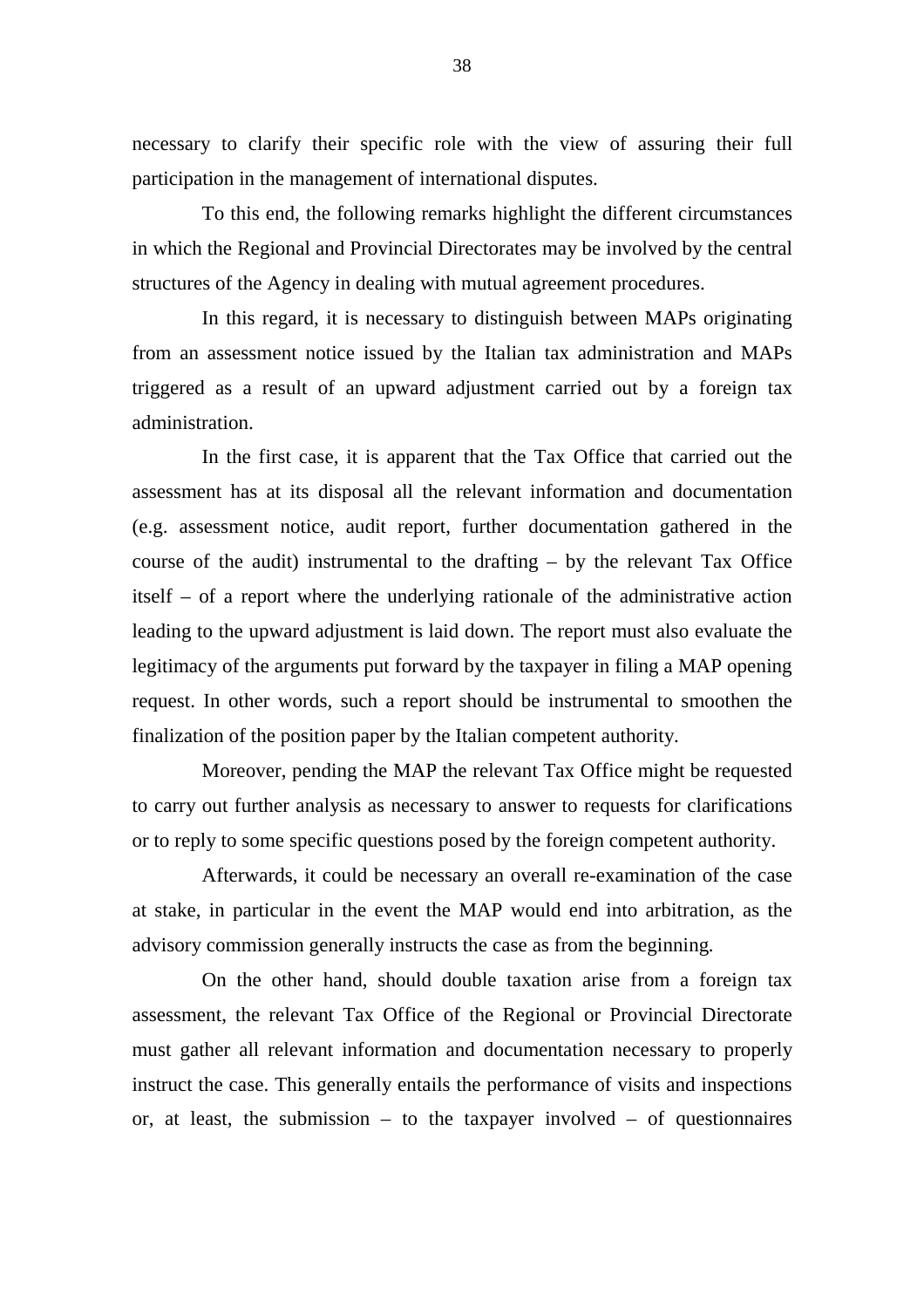instrumental to assess the facts upon which the claim by foreign tax administration is grounded as well as its legitimacy.

In the latter scenario as well, based on the information collected, the relevant Office will draft a report as comprehensive as possible so as to be directly used by the Italian competent authority to reply to the position paper of the foreign counterpart.

Lastly, a further relevant scenario to be taken into account is related to instances where double taxation occurs as a result of the express or implied denial against a refund request filed on the basis of a Double Tax Convention. Such a scenario is particularly relevant - from a procedural standpoint  $-$  in the event the foreign taxpayer filed to its competent authority the request for the elimination of the double taxation arising because of the refusal of the refund of withholding taxes or tax credits. Within this context, the Operational Centre of Pescara ("*Centro Operativo di Pescara*") is the responsible Unit within the Agency dealing with refund issues to non-resident taxpayers.

Accordingly, the Operational Centre of Pescara is responsible for drafting the report containing the legal grounds underlying the denial, accompanied by any relevant information and documentation available.

#### **7. MAP AND DOMESTIC TAX SETTLEMENTS**

As regards the interplay between MAP and remedies available for taxpayers to settle the controversy under Italian legislation (such as, mainly, the so-called "*accertamento con adesione*", "*mediazione tributaria*" and "*conciliazione giudiziale*") the following remarks are carried out, keeping in mind the different approach to be pursued depending on the legal basis deployed (i.e. MAP based on a DTC and MAP based on the AC).

### **7.1. Double Tax Convention**

In the event a MAP request has been filed according to a DTC, it is relevant first to recall what has been clarified at paragraph 4.2.5 concerning the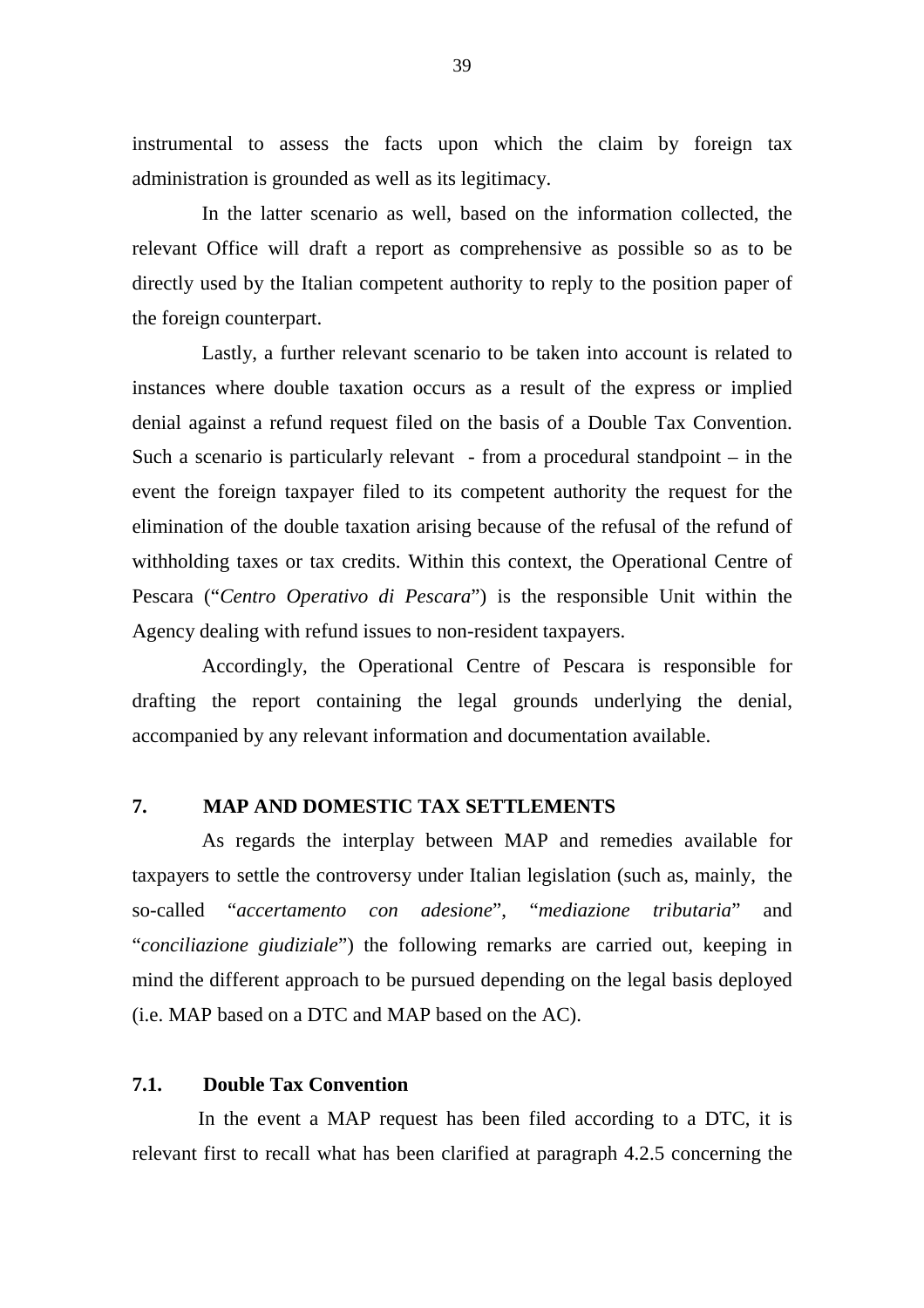interplay with domestic appeals. To this end, therein an express reference to paragraph 1 of Article 25 of the OECD Model is contained, whereby the procedure may be activated *"irrespective of the remedies provided by the domestic law"*. Furthermore, many of the Double Tax Conventions entered into by Italy contain a Protocol where it is clarified that the expression *"irrespective of the remedies provided by the domestic law"* shall be construed so that *"the mutual agreement procedure is not alternative to the national contentious proceedings which shall be, in any case, preventively initiated, when the claim is related to an assessment of Italian tax not in accordance with the Convention"*.

Against this background, in case the taxpayer does not challenge the findings of the assessment notice, the effects deriving therefrom will render the tax assessed final, i.e. it will not be possible to re-negotiate the amount of it within a MAP and in the context of the agreement potentially reached by the competent authorities involved. The same consequences (i.e. the tax due being final and no longer negotiable) will arise in the event the taxpayer agrees to settle with the Agency before going to court via the so-called "*accertamento con adesione*" - pursuant to Legislative Decree No. 218 of 19 June 1997 or by means of either tax mediation ("*mediazione tributaria*") or judiciary conciliation ("*conciliazione giudiziale*"), provided for respectively by Article 17-bis and Article 48 of Legislative Decree No. 546 of 1992. This will entail that the MAP, once opened, cannot be aimed at revising the tax settled by means of the above instruments. However, the competent authority of the other Contracting State may explore the possibility of a unilateral corresponding downward adjustment in order to eliminate double taxation.

The underlying rationale of the domestic tax settlements is twofold, as they reduce the amount of domestic litigations and they are also appealing because of the reduction of any applicable tax penalty. In the context of a MAP, the effect triggered by leveraging on the above-described remedies is equivalent to that produced by the taxpayer not challenging the assessment, i.e. what is defined in the domestic settlement becomes final and not negotiable.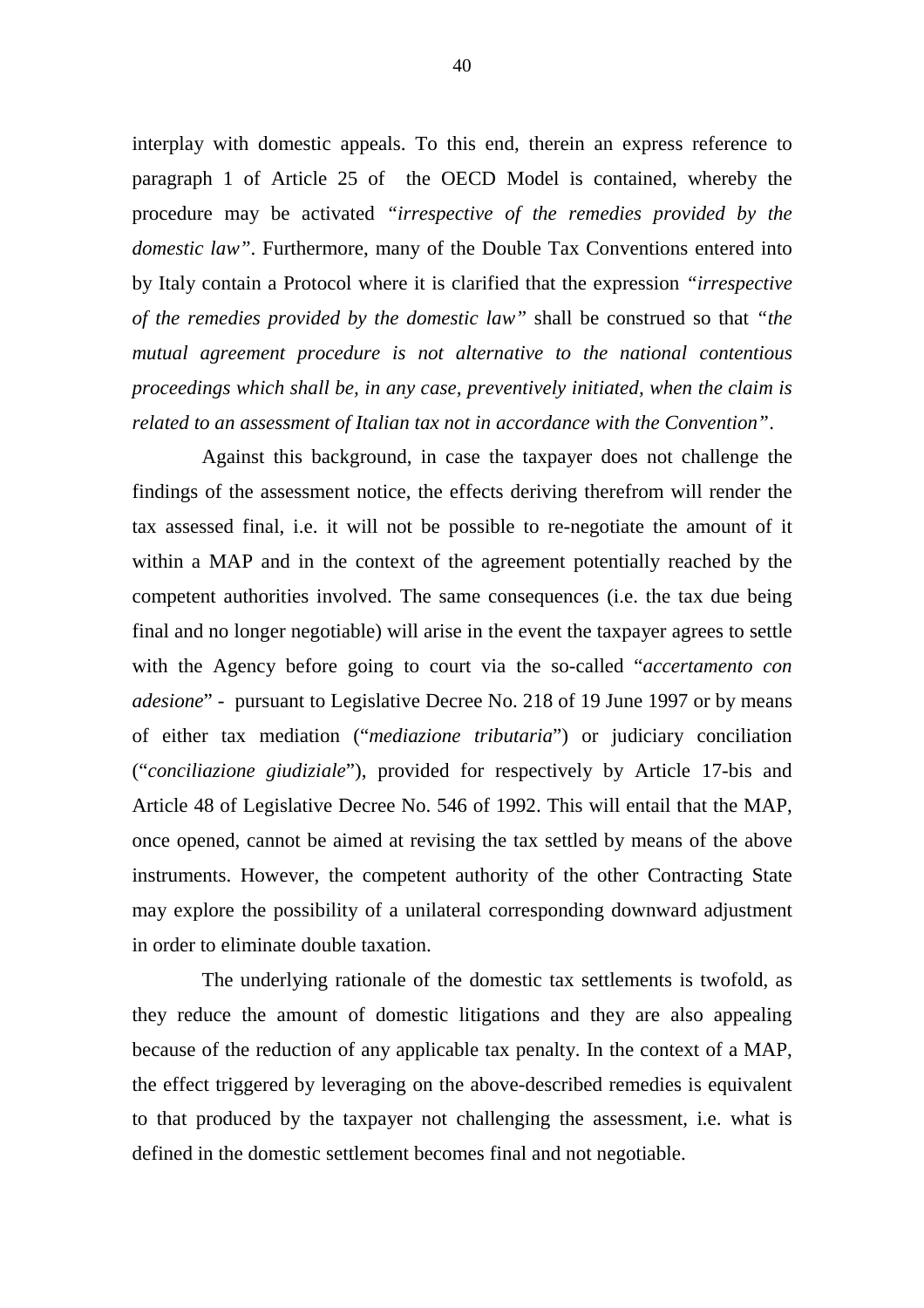As concerns, in particular, the "*accertamento con adesione*", Article 2, paragraph 3, of Legislative Decree No. 218 of 1997 stipulates that the settlement act can neither be appealed nor be modified or amended by the relevant Tax Office, unless the conditions of paragraph 4 of the same provision are met, concerning additional assessment activities leading to a higher taxable basis. As a consequence, given the terms of the tax settlement as agreed and crystallized between the taxpayer and the Agency, in the absence of new assessment items, the settlement is deemed final, triggering the above said effects on the mutual agreement procedure .

In conclusion, recourse to the *"accertamento con adesione"*, *"mediazione tributaria"* and *"conciliazione giudiziale"* (involving a qualified willingness to settle the case) trigger the conclusion of the controversy between the parties involved, preventing the Agency from renegotiating the position agreed domestically with the taxpayer in the context of a MAP, also in light of the legal instruments and the resources deployed by the tax administration in achieving the tax settlement with the taxpayer.

#### **7.2. Arbitration Convention**

What has been described above with respect to the effects produced by the domestic settlement instruments can be confirmed as well in the event of MAP filings under the AC, although some major differences exist due to the different legal nature of the AC itself.

In this respect, the key feature arising from the combined reading of Articles 6 and 7 of the AC is the alternative approach between the mutual agreement procedure and the domestic litigation appeal system, that is; within the AC the MAP is an alternative to the judicial proceedings and involves the obligation to eliminate double taxation: in the event the competent authorities are not capable of reaching an agreement an arbitration phase will be initiated (the details of which have been described in paragraph 5 and ss. of this Circular).